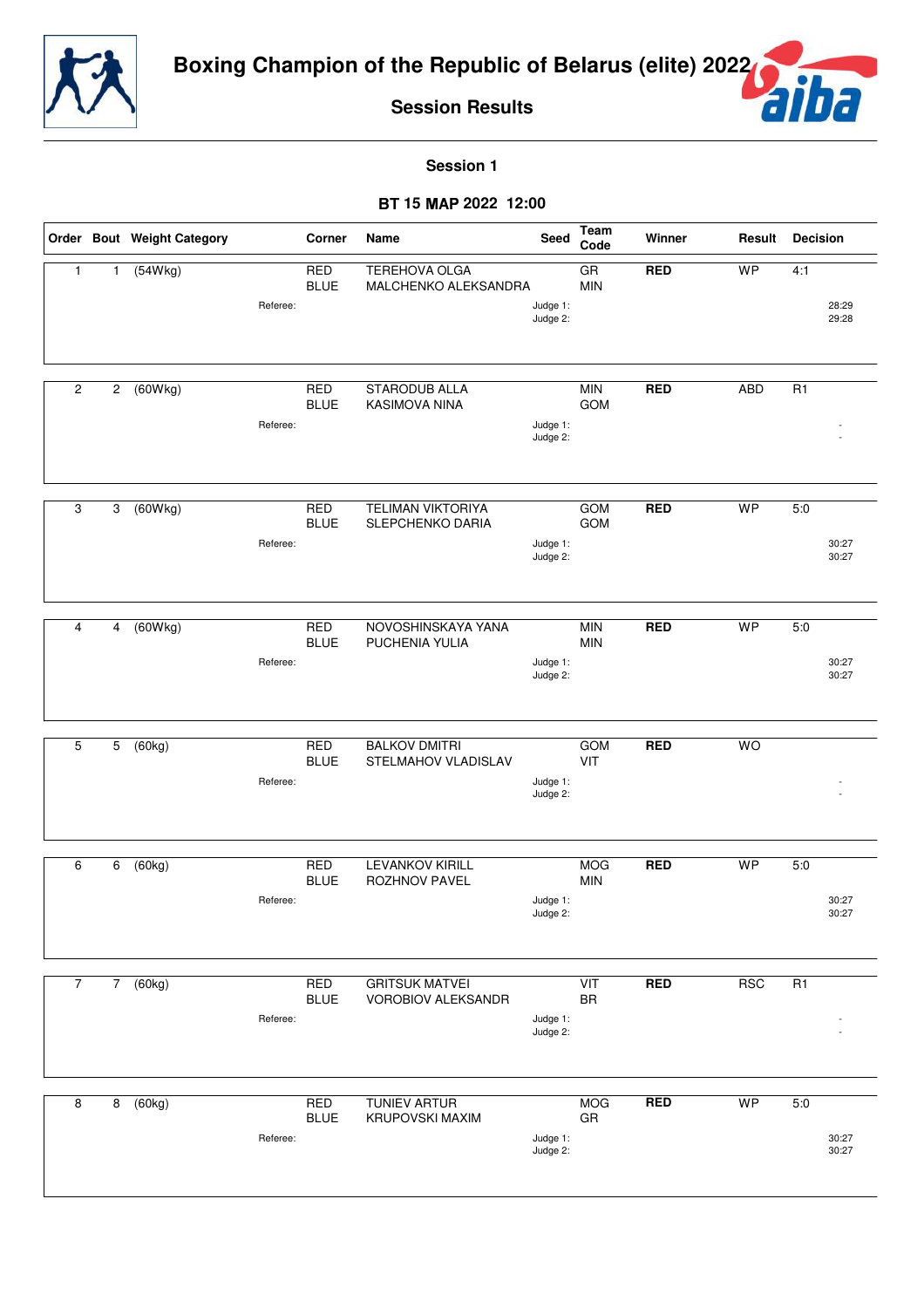



**Session 2**

### - **15 2022 16:00**

|                |    | Order Bout Weight Category |          | Corner                    | Name                                               | <b>Seed</b>          | <b>Team</b><br>Code           | Winner      | Result     | <b>Decision</b>                |
|----------------|----|----------------------------|----------|---------------------------|----------------------------------------------------|----------------------|-------------------------------|-------------|------------|--------------------------------|
| $\mathbf{1}$   | 9  | (67kg)                     | Referee: | <b>RED</b><br><b>BLUE</b> | <b>KRIVICH DANIIL</b><br>DOVNAR ALEKSANDR          | Judge 1:<br>Judge 2: | $\overline{BR}$<br><b>MOG</b> | <b>BLUE</b> | <b>WP</b>  | 5:0<br>28:29<br>27:30          |
| $\overline{2}$ | 10 | $\sqrt{(71 \text{ kg})}$   | Referee: | <b>RED</b><br><b>BLUE</b> | RODIONOV ALEKSANDR<br><b>TSYMBAREVICH ALEKSANR</b> | Judge 1:<br>Judge 2: | <b>MOG</b><br><b>MOG</b>      | <b>RED</b>  | <b>WO</b>  |                                |
| 3              | 11 | (71kg)                     | Referee: | <b>RED</b><br><b>BLUE</b> | STARASTENKO VLADISLAV<br><b>GONCHARENKO EVGENI</b> | Judge 1:<br>Judge 2: | VIT<br>GOM                    | <b>RED</b>  | <b>WP</b>  | 5:0<br>30:27<br>30:27          |
| 4              | 12 | (71kg)                     | Referee: | <b>RED</b><br><b>BLUE</b> | <b>DANILOV NIKITA</b><br>SHISHKO MAXIM             | Judge 1:<br>Judge 2: | <b>MOG</b><br><b>BR</b>       | <b>BLUE</b> | <b>RSC</b> | R <sub>2</sub><br>9:10<br>9:10 |
| 5              | 13 | $\overline{(75kg)}$        | Referee: | <b>RED</b><br><b>BLUE</b> | <b>SAMODUROV KIRILL</b><br>SHELEG DANILA           | Judge 1:<br>Judge 2: | <b>GOM</b><br><b>MOG</b>      | <b>RED</b>  | <b>WP</b>  | 5:0<br>30:27<br>30:26          |

LEGEND<br>Rn **Rn** Round number **RSC** Referee Stops Contest **WO** Walkover **WP** Win on points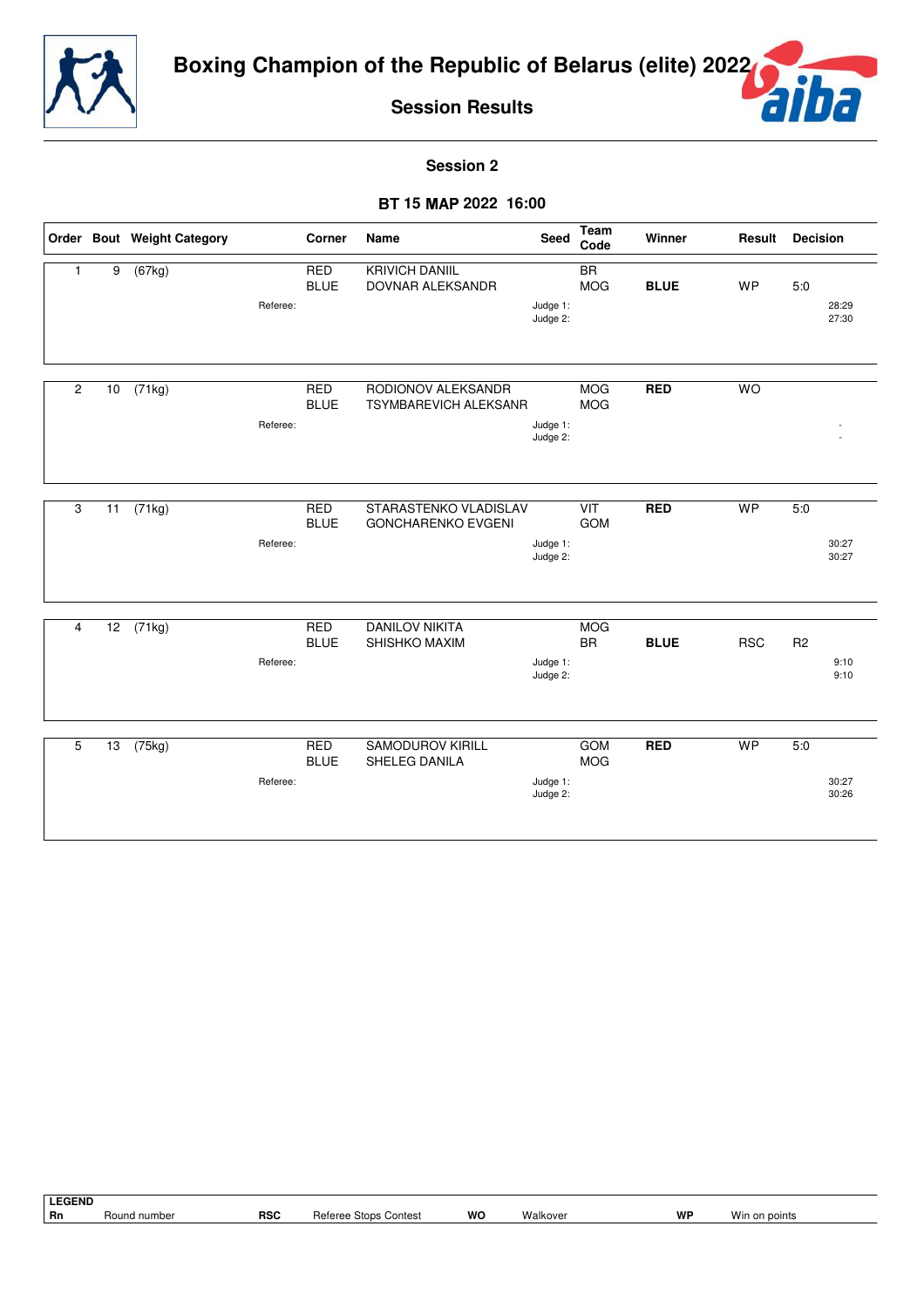

ŕ

**Session Results**

## **Session 3**

#### - **16** - **2022 12:00**

|                |    | Order Bout Weight Category |              | Corner                    | <b>Name</b>                                      | Seed                                                                        | <b>Team</b><br>Code      | Winner                                                                                                                  | Result     | <b>Decision</b> |                                           |
|----------------|----|----------------------------|--------------|---------------------------|--------------------------------------------------|-----------------------------------------------------------------------------|--------------------------|-------------------------------------------------------------------------------------------------------------------------|------------|-----------------|-------------------------------------------|
| $\mathbf{1}$   | 14 | (54Wkg)                    |              | <b>RED</b><br><b>BLUE</b> | KARPOVICH ALEKSANDRA<br>KLIUYKOVA YAROSLAVA      |                                                                             | <b>MIN</b><br>VIT        | <b>RED</b>                                                                                                              | <b>RSC</b> | R <sub>3</sub>  |                                           |
|                |    |                            | Referee: MNO |                           | BEREZOVSKI ALEKSANDR                             | Judge 1: GOM<br>Judge 2:<br>Judge 3: GOM<br>Judge 4: GR<br>Judge 5: MNO     | <b>BR</b>                | <b>KONIAKIN ROMAN</b><br><b>KEKUH VALERI</b><br><b>LAHMOSTOV ANTON</b><br>PARSHIN SERGEI<br>FIALKOVSKI VLADIMIR         |            |                 | 20:17<br>20:17<br>20:17<br>20:18<br>20:17 |
| $\overline{c}$ | 15 | (54Wkg)                    |              | <b>RED</b><br><b>BLUE</b> | <b>VINOGRADOVA IRINA</b><br><b>TEREHOVA OLGA</b> |                                                                             | <b>GOM</b><br>GR         | <b>BLUE</b>                                                                                                             | <b>WP</b>  | 4:1             |                                           |
|                |    |                            | Referee: MIN |                           | KURDA ALEKSEI                                    | Judge 1: VIT<br>Judge 2: MNO<br>Judge 3: VIT<br>Judge 4: MIN<br>Judge 5: BR |                          | <b>BOLSHAKOV LEONID</b><br>AHRAMCHUK VLADIMIR<br><b>DOVGIALO MIHAL</b><br>KRUGLENIA SERGEI<br><b>KEKUH VALERI</b>       |            |                 | 29:28<br>28:29<br>27:30<br>28:29<br>27:30 |
| 3              | 16 | (57Wkg)                    |              | <b>RED</b><br><b>BLUE</b> | <b>MULIARCHIK MARINA</b><br>TSYRKUNOVA KRISTINA  |                                                                             | GR<br><b>MIN</b>         | <b>RED</b>                                                                                                              | <b>WP</b>  | 5:0             |                                           |
|                |    |                            | Referee: VIT |                           | <b>HUTSKI EVGEKI</b>                             | Judge 1: GOM<br>Judge 2: MIN<br>Judge 3:<br>Judge 4: GOM<br>Judge 5:        | <b>MIN</b><br><b>BR</b>  | <b>LAHMOSTOV ANTON</b><br>KURDA ALEKSEI<br>KRUGLENIA SERGEI<br><b>KONIAKIN ROMAN</b><br><b>KEKUH VALERI</b>             |            |                 | 30:27<br>30:27<br>30:27<br>30:27<br>30:27 |
| 4              | 17 | (60Wkg)                    |              | RED<br><b>BLUE</b>        | <b>BAZYLEVICH DARIA</b><br><b>STARODUB ALLA</b>  |                                                                             | <b>GOM</b><br><b>MIN</b> | <b>BLUE</b>                                                                                                             | <b>WO</b>  |                 |                                           |
|                |    |                            | Referee: VIT |                           | DOVGIALO MIHAL                                   | Judge 1: GR<br>Judge 2: GR                                                  |                          | <b>VEHTEV ANDREI</b><br>LOZOVIK ALEKSANDR                                                                               |            |                 |                                           |
| 5              | 18 | (60Wkg)                    |              | <b>RED</b><br><b>BLUE</b> | <b>TELIMAN VIKTORIYA</b><br>NOVOSHINSKAYA YANA   |                                                                             | <b>GOM</b><br><b>MIN</b> | <b>BLUE</b>                                                                                                             | <b>WP</b>  | 4:1             |                                           |
|                |    |                            | Referee: VIT |                           | <b>DOVGIALO MIHAL</b>                            | Judge 1: GR<br>Judge 2: GR<br>Judge 3: MIN<br>Judge 4:<br>Judge 5: VIT      | <b>BR</b>                | <b>VEHTEV ANDREI</b><br>LOZOVIK ALEKSANDR<br>KURDA ALEKSEI<br><b>KEKUH VALERI</b><br><b>HUTSKI EVGEKI</b>               |            |                 | 28:29<br>27:30<br>27:30<br>28:29<br>29:28 |
| 6              | 19 | (66Wkg)                    |              | <b>RED</b><br><b>BLUE</b> | PORSHIEVA ALINA<br>SITNIKOVA ALEKSANDRA          |                                                                             | <b>GOM</b><br><b>MIN</b> | <b>BLUE</b>                                                                                                             | <b>RSC</b> | R <sub>2</sub>  |                                           |
|                |    |                            | Referee: MNO |                           | AHRAMCHUK VLADIMIR                               | Judge 1: VIT<br>Judge 2: GR<br>Judge 3: MNO<br>Judge 4: MNO<br>Judge 5: GR  |                          | <b>BOLSHAKOV LEONID</b><br><b>PARSHIN SERGEI</b><br>BEREZOVSKI ALEKSANDR<br>FIALKOVSKI VLADIMIR<br><b>VEHTEV ANDREI</b> |            |                 | 9:10<br>9:10<br>9:10<br>9:10<br>9:10      |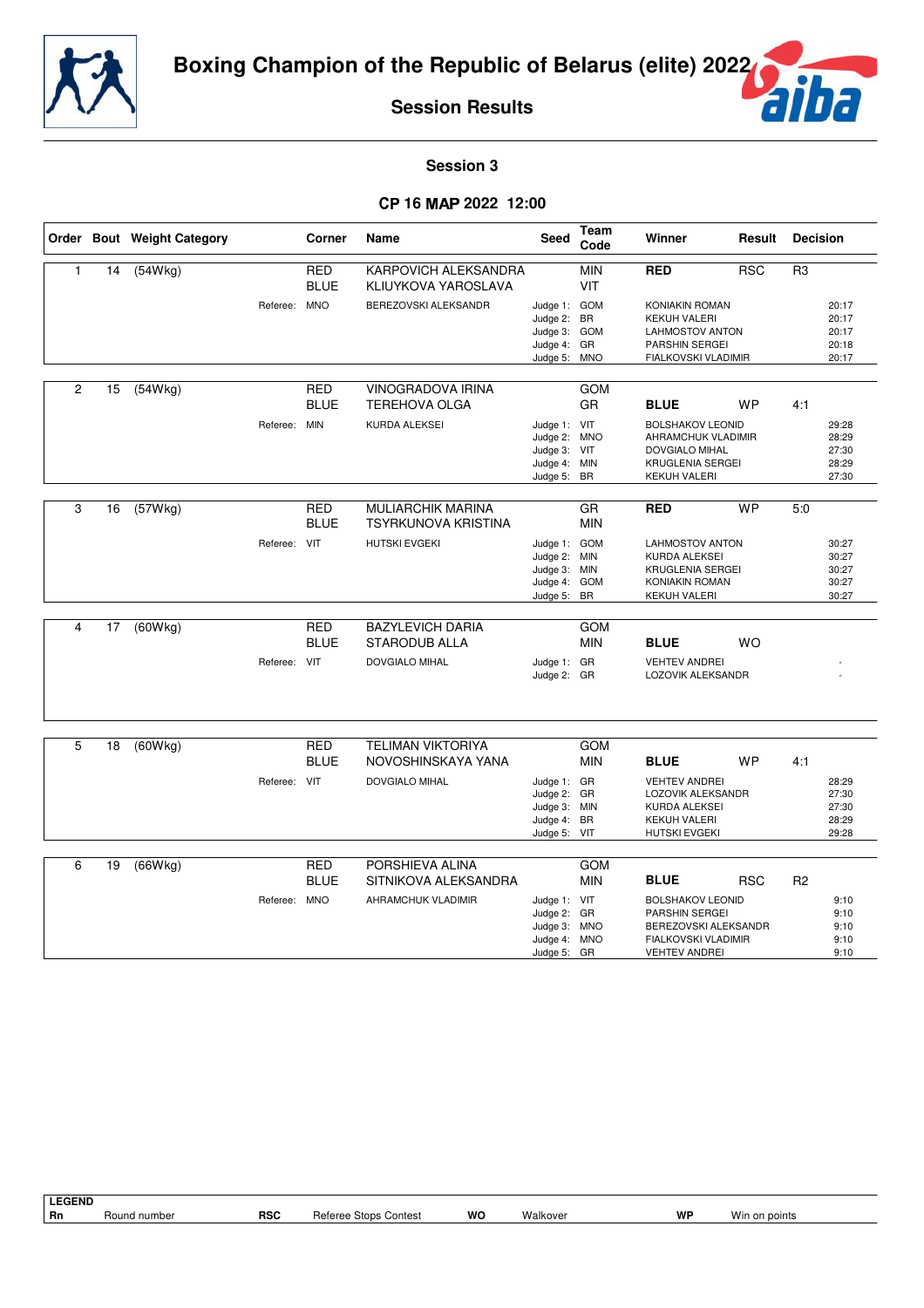



**Session 4**

#### - **16** - **2022 16:00**

|              |    | Order Bout Weight Category |              | Corner                    | Name                                                | Seed                                        | Team<br>Code             | Winner                                                   | Result    | <b>Decision</b> |                         |
|--------------|----|----------------------------|--------------|---------------------------|-----------------------------------------------------|---------------------------------------------|--------------------------|----------------------------------------------------------|-----------|-----------------|-------------------------|
| $\mathbf{1}$ | 20 | (54kg)                     |              | <b>RED</b><br><b>BLUE</b> | SMOLOVSKI VLADISLAV<br><b>BUTRIM ALEKSANDR</b>      |                                             | <b>MOG</b><br><b>BR</b>  | <b>RED</b>                                               | <b>WO</b> |                 |                         |
|              |    |                            | Referee:     |                           |                                                     | Judge 1:<br>Judge 2:                        |                          |                                                          |           |                 |                         |
|              |    |                            |              |                           |                                                     |                                             |                          |                                                          |           |                 |                         |
| 2            | 21 | (54kg)                     |              | <b>RED</b><br><b>BLUE</b> | <b>ALIEV RAMIL</b><br>SYSOEV DANIIL                 |                                             | <b>GOM</b><br><b>MOG</b> | <b>RED</b>                                               | <b>WP</b> | 5:0             |                         |
|              |    |                            | Referee: BR  |                           | SORGOVITSKI VASILI                                  | Judge 1: VIT<br>Judge 2: VIT<br>Judge 3: GR |                          | <b>HUTSKI EVGEKI</b><br>DOVGIALO MIHAL<br>PARSHIN SERGEI |           |                 | 30:25<br>30:26<br>30:27 |
|              |    |                            |              |                           |                                                     | Judge 4: MNO<br>Judge 5: MIN                |                          | AHRAMCHUK VLADIMIR<br>KRUGLENIA SERGEI                   |           |                 | 30:27<br>30:26          |
|              |    |                            |              |                           |                                                     |                                             |                          |                                                          |           |                 |                         |
| 3            | 22 | (63, 5kg)                  |              | RED<br><b>BLUE</b>        | <b>DESHKEVICH DMITRI</b><br><b>STARINSKI VITALI</b> |                                             | <b>MIN</b><br><b>GOM</b> | <b>RED</b>                                               | <b>WP</b> | 5:0             |                         |
|              |    |                            | Referee: MIN |                           | <b>KRUGLENIA SERGEI</b>                             | Judge 1: BR                                 |                          | <b>KEKUH VALERI</b>                                      |           |                 | 30:27                   |
|              |    |                            |              |                           |                                                     | Judge 2: VIT<br>Judge 3: VIT                |                          | DOVGIALO MIHAL<br>HUTSKI EVGEKI                          |           |                 | 30:27<br>30:27          |
|              |    |                            |              |                           |                                                     | Judge 4: BR<br>Judge 5: MIN                 |                          | SORGOVITSKI VASILI<br>KURDA ALEKSEI                      |           |                 | 30:27<br>30:27          |
| 4            |    |                            |              |                           | <b>LEVKOVSKI YAN</b>                                |                                             | <b>GOM</b>               |                                                          |           |                 |                         |
|              | 23 | (63, 5kg)                  |              | RED<br><b>BLUE</b>        | <b>VOLCHIOK VADIM</b>                               |                                             | <b>MIN</b>               | <b>BLUE</b>                                              | <b>WO</b> |                 |                         |
|              |    |                            | Referee:     |                           |                                                     | Judge 1:<br>Judge 2:                        |                          |                                                          |           |                 |                         |
|              |    |                            |              |                           |                                                     |                                             |                          |                                                          |           |                 |                         |
|              |    |                            |              |                           |                                                     |                                             |                          |                                                          |           |                 |                         |
| 5            | 24 | (63, 5kg)                  |              | <b>RED</b><br><b>BLUE</b> | SUHADOLETS EGOR<br><b>GOVOROV MAXIM</b>             |                                             | <b>MOG</b><br><b>BR</b>  | <b>BLUE</b>                                              | <b>WP</b> | 5:0             |                         |
|              |    |                            | Referee: VIT |                           | <b>HUTSKI EVGEKI</b>                                | Judge 1: GOM<br>Judge 2:                    | GOM                      | <b>LAHMOSTOV ANTON</b><br>KALEEV ALEKSANDR               |           |                 | 27:30<br>27:30          |
|              |    |                            |              |                           |                                                     | Judge 3: GR                                 |                          | LOZOVIK ALEKSANDR                                        |           |                 | 27:30                   |
|              |    |                            |              |                           |                                                     | Judge 4: MIN<br>Judge 5: MNO                |                          | KRUGLENIA SERGEI<br>AHRAMCHUK VLADIMIR                   |           |                 | 27:30<br>27:30          |
| 6            | 25 | (63, 5kg)                  |              | <b>RED</b>                | KURBACHIOV VADIM                                    |                                             | VIT                      |                                                          |           |                 |                         |
|              |    |                            | Referee:     | <b>BLUE</b>               | <b>ASANOV DMITRI</b>                                | Judge 1:                                    | <b>MNO</b>               | <b>BLUE</b>                                              | <b>WO</b> |                 |                         |
|              |    |                            |              |                           |                                                     | Judge 2:                                    |                          |                                                          |           |                 |                         |
|              |    |                            |              |                           |                                                     |                                             |                          |                                                          |           |                 |                         |
| 7            | 26 | (86kg)                     |              | RED<br><b>BLUE</b>        | <b>MASALOV ANDREI</b><br><b>AVILOV ARTIOM</b>       |                                             | GR<br><b>MNO</b>         | <b>RED</b>                                               | <b>WP</b> | 5:0             |                         |
|              |    |                            | Referee: MIN |                           | KURDA ALEKSEI                                       | Judge 1: BR<br>Judge 2: VIT                 |                          | SORGOVITSKI VASILI<br><b>HUTSKI EVGEKI</b>               |           |                 | 30:26<br>30:25          |
|              |    |                            |              |                           |                                                     | Judge 3: GOM                                |                          | KONIAKIN ROMAN                                           |           |                 | 30:24                   |
|              |    |                            |              |                           |                                                     | Judge 4: VIT<br>Judge 5: BR                 |                          | DOVGIALO MIHAL<br><b>KEKUH VALERI</b>                    |           |                 | 30:25<br>30:25          |
| 8            | 27 | (86kg)                     |              | RED                       | <b>OSTANIN VITALI</b>                               |                                             | <b>GOM</b>               | <b>RED</b>                                               | <b>WP</b> | 4:1             |                         |
|              |    |                            |              | <b>BLUE</b>               | <b>KRAVCHENKO NIKITA</b>                            |                                             | <b>MOG</b>               |                                                          |           |                 |                         |
|              |    |                            | Referee: MIN |                           | KRUGLENIA SERGEI                                    | Judge 1: VIT<br>Judge 2: GR                 |                          | <b>HUTSKI EVGEKI</b><br>PARSHIN SERGEI                   |           |                 | 30:26<br>28:29          |
|              |    |                            |              |                           |                                                     | Judge 3: GR                                 |                          | <b>VEHTEV ANDREI</b>                                     |           |                 | 30:27                   |
|              |    |                            |              |                           |                                                     | Judge 4: MNO<br>Judge 5: MNO                |                          | AHRAMCHUK VLADIMIR<br>FIALKOVSKI VLADIMIR                |           |                 | 30:27<br>29:27          |
|              |    |                            |              |                           |                                                     |                                             |                          |                                                          |           |                 |                         |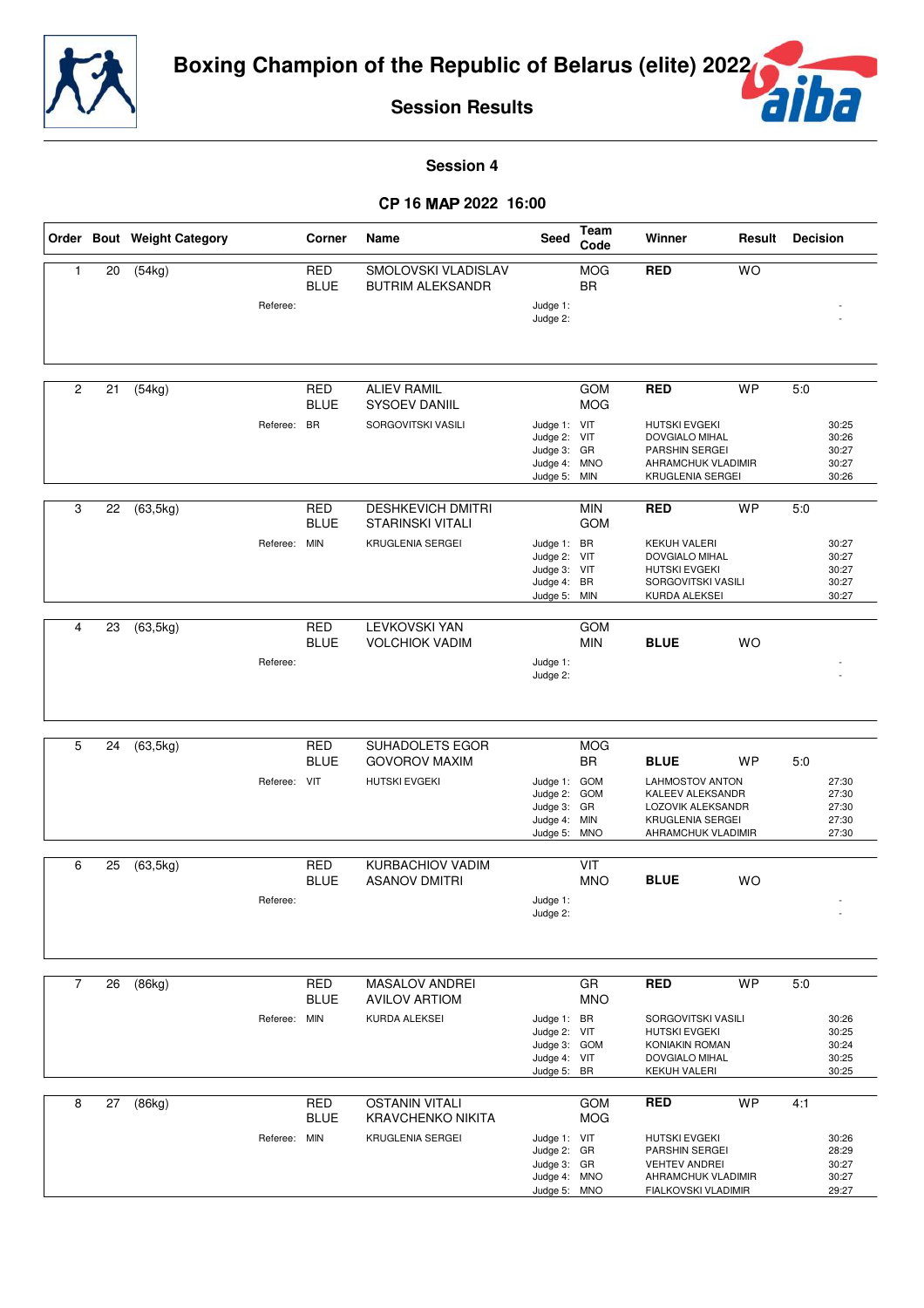

a

**Session Results**

### **Session 4**

### - **16** - **2022 16:00**

|   |    | Order Bout Weight Category |          | Corner                    | Name                                         | Seed                 | Team<br>Code      | Winner      | Result | <b>Decision</b>                      |
|---|----|----------------------------|----------|---------------------------|----------------------------------------------|----------------------|-------------------|-------------|--------|--------------------------------------|
| 9 | 28 | (86kg)                     |          | <b>RED</b><br><b>BLUE</b> | <b>BRAZOVSKI PAVEL</b><br><b>GRAKOV IGOR</b> |                      | <b>MNO</b><br>VIT | <b>BLUE</b> | WO     |                                      |
|   |    |                            | Referee: |                           |                                              | Judge 1:<br>Judge 2: |                   |             |        | <b>.</b><br>$\overline{\phantom{a}}$ |
|   |    |                            |          |                           |                                              |                      |                   |             |        |                                      |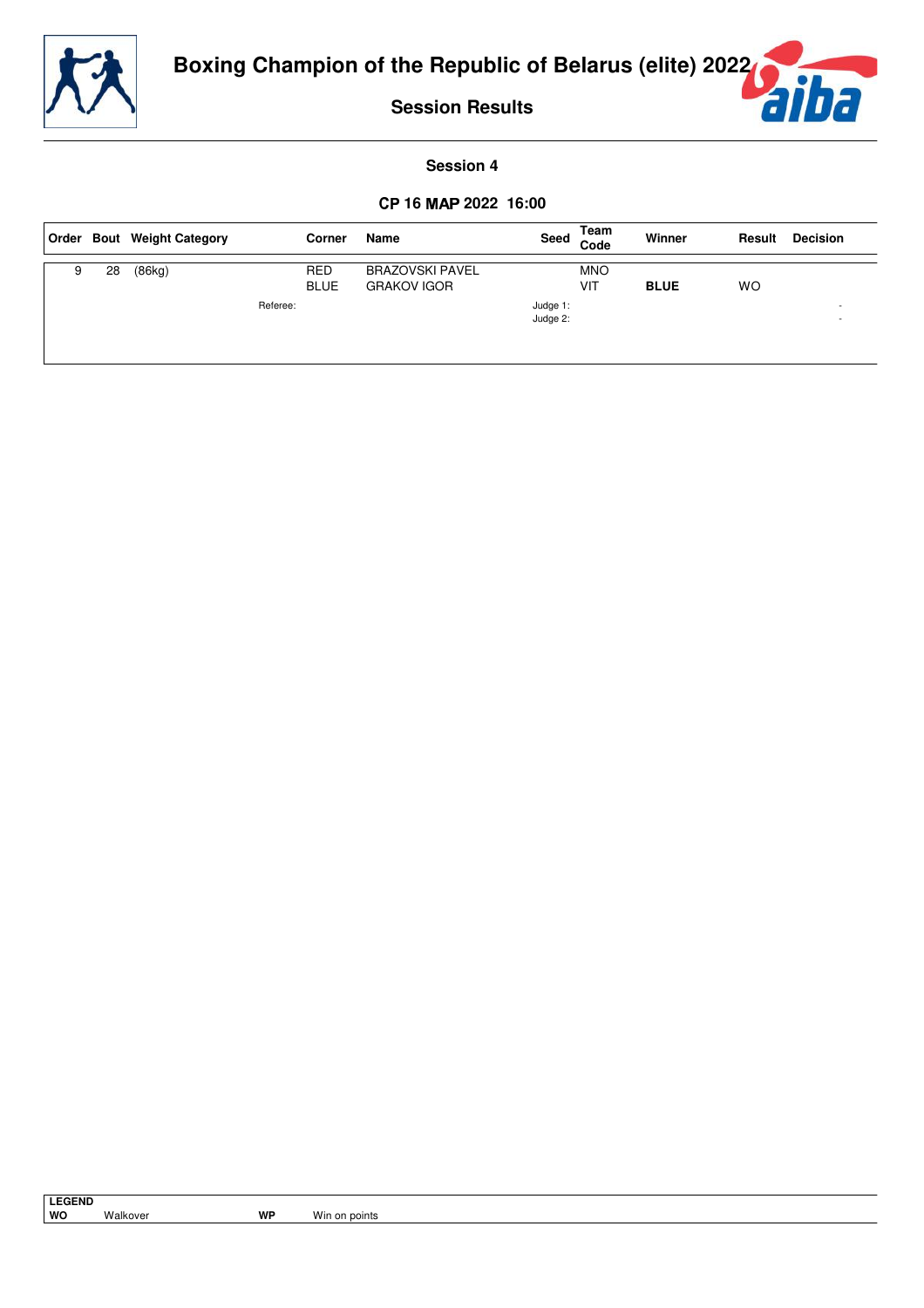



**Session 5**

#### - **17 2022 12:00**

|                |    | Order Bout Weight Category |              | Corner                                  | Name                                                                  | Seed                                                                       | Team<br>Code                    | Winner                                                                                                                             | Result     | <b>Decision</b>                                  |
|----------------|----|----------------------------|--------------|-----------------------------------------|-----------------------------------------------------------------------|----------------------------------------------------------------------------|---------------------------------|------------------------------------------------------------------------------------------------------------------------------------|------------|--------------------------------------------------|
| $\mathbf{1}$   | 29 | (48Wkg)                    | Referee: VIT | <b>RED</b><br><b>BLUE</b>               | <b>DERENOK DARIA</b><br>KOMOROVA DARIA<br><b>HUTSKI EVGEKI</b>        | Judge 1: BR<br>Judge 2: VIT<br>Judge 3: GR<br>Judge 4: MNO                 | GOM<br>GOM                      | <b>RED</b><br><b>KEKUH VALERI</b><br><b>BOLSHAKOV LEONID</b><br><b>VEHTEV ANDREI</b><br>BEREZOVSKI ALEKSANDR                       | <b>WP</b>  | 4:1<br>29:28<br>29:28<br>30:27<br>29:28          |
| $\overline{2}$ | 30 | (50Wkg)                    | Referee: VIT | <b>RED</b><br><b>BLUE</b>               | <b>BURIM YANA</b><br>ILIASOVA ANNA<br><b>DOVGIALO MIHAL</b>           | Judge 5:<br>Judge 1: GOM<br>Judge 2: GR                                    | MIN<br><b>MIN</b><br><b>MIN</b> | KURDA ALEKSEI<br><b>RED</b><br><b>LAHMOSTOV ANTON</b><br>PARSHIN SERGEI                                                            | <b>RSC</b> | 28:29<br>R <sub>3</sub><br>20:16<br>20:16        |
| 3              | 31 |                            |              | <b>RED</b>                              | KARPOVICH ALEKSANDRA                                                  | Judge 3: GR<br>Judge 4: MNO<br>Judge 5: MNO                                | <b>MIN</b>                      | LOZOVIK ALEKSANDR<br>AHRAMCHUK VLADIMIR<br>FIALKOVSKI VLADIMIR<br><b>RED</b>                                                       | <b>WP</b>  | 20:16<br>20:16<br>20:17<br>5:0                   |
|                |    | (54Wkg)                    | Referee:     | <b>BLUE</b><br><b>MNO</b>               | <b>TEREHOVA OLGA</b><br>BEREZOVSKI ALEKSANDR                          | Judge 1: BR<br>Judge 2: VIT<br>Judge 3: VIT<br>Judge 4: GOM<br>Judge 5:    | <b>GR</b><br>GOM                | <b>KEKUH VALERI</b><br><b>BOLSHAKOV LEONID</b><br><b>HUTSKI EVGEKI</b><br><b>LAHMOSTOV ANTON</b><br>KONIAKIN ROMAN                 |            | 30:26<br>30:26<br>30:26<br>30:26<br>30:26        |
| 4              | 32 | (57Wkg)                    | Referee: MIN | <b>RED</b><br><b>BLUE</b>               | <b>TADEUSH ANNA</b><br><b>MULIARCHIK MARINA</b><br>KRUGLENIA SERGEI   | Judge 1: MIN<br>Judge 2:<br>Judge 3: MNO<br>Judge 4: VIT<br>Judge 5: BR    | <b>MOG</b><br>GR<br><b>MNO</b>  | <b>BLUE</b><br>KURDA ALEKSEI<br>AHRAMCHUK VLADIMIR<br>FIALKOVSKI VLADIMIR<br>DOVGIALO MIHAL<br><b>KEKUH VALERI</b>                 | <b>WP</b>  | 5:0<br>24:30<br>26:30<br>24:30<br>27:30<br>27:30 |
| 5              | 33 | (60Wkg)                    | Referee: VIT | <b>RED</b><br><b>BLUE</b>               | <b>STARODUB ALLA</b><br>NOVOSHINSKAYA YANA<br><b>BOLSHAKOV LEONID</b> | Judge 1: VIT<br>Judge 2: GOM<br>Judge 3: GOM<br>Judge 4: GR<br>Judge 5: GR | <b>MIN</b><br><b>MIN</b>        | <b>RED</b><br><b>HUTSKI EVGEKI</b><br><b>LAHMOSTOV ANTON</b><br>KONIAKIN ROMAN<br>PARSHIN SERGEI<br><b>VEHTEV ANDREI</b>           | <b>ABD</b> | R <sub>1</sub><br>$\overline{a}$                 |
| 6              | 34 | (63Wkg)                    | Referee:     | <b>RED</b><br><b>BLUE</b>               | AKSENOVA ANTONINA<br>STRIZHAK VALERIYA                                | Judge 1:<br>Judge 2:                                                       | GOM<br><b>GOM</b>               | <b>BLUE</b>                                                                                                                        | <b>WO</b>  |                                                  |
| $\overline{7}$ | 35 | (66Wkg)                    | Referee:     | <b>RED</b><br><b>BLUE</b><br><b>GOM</b> | ASMASLOVSKAYA DARIA<br>SITNIKOVA ALEKSANDRA<br>KONIAKIN ROMAN         | Judge 1: BR<br>Judge 2: GR<br>Judge 3: MNO<br>Judge 4: MNO<br>Judge 5: GR  | VIT<br><b>MIN</b>               | <b>RED</b><br><b>KEKUH VALERI</b><br>LOZOVIK ALEKSANDR<br>AHRAMCHUK VLADIMIR<br><b>FIALKOVSKI VLADIMIR</b><br><b>VEHTEV ANDREI</b> | <b>WP</b>  | 4:1<br>30:27<br>29:28<br>28:29<br>29:28<br>29:28 |
| 8              | 36 | $(+81Wkg)$                 | Referee:     | <b>RED</b><br><b>BLUE</b>               | TRETIAK EKATERINA<br><b>AKULO EKATERINA</b>                           | Judge 1:<br>Judge 2:                                                       | <b>MIN</b><br><b>MIN</b>        | <b>BLUE</b>                                                                                                                        | <b>WO</b>  |                                                  |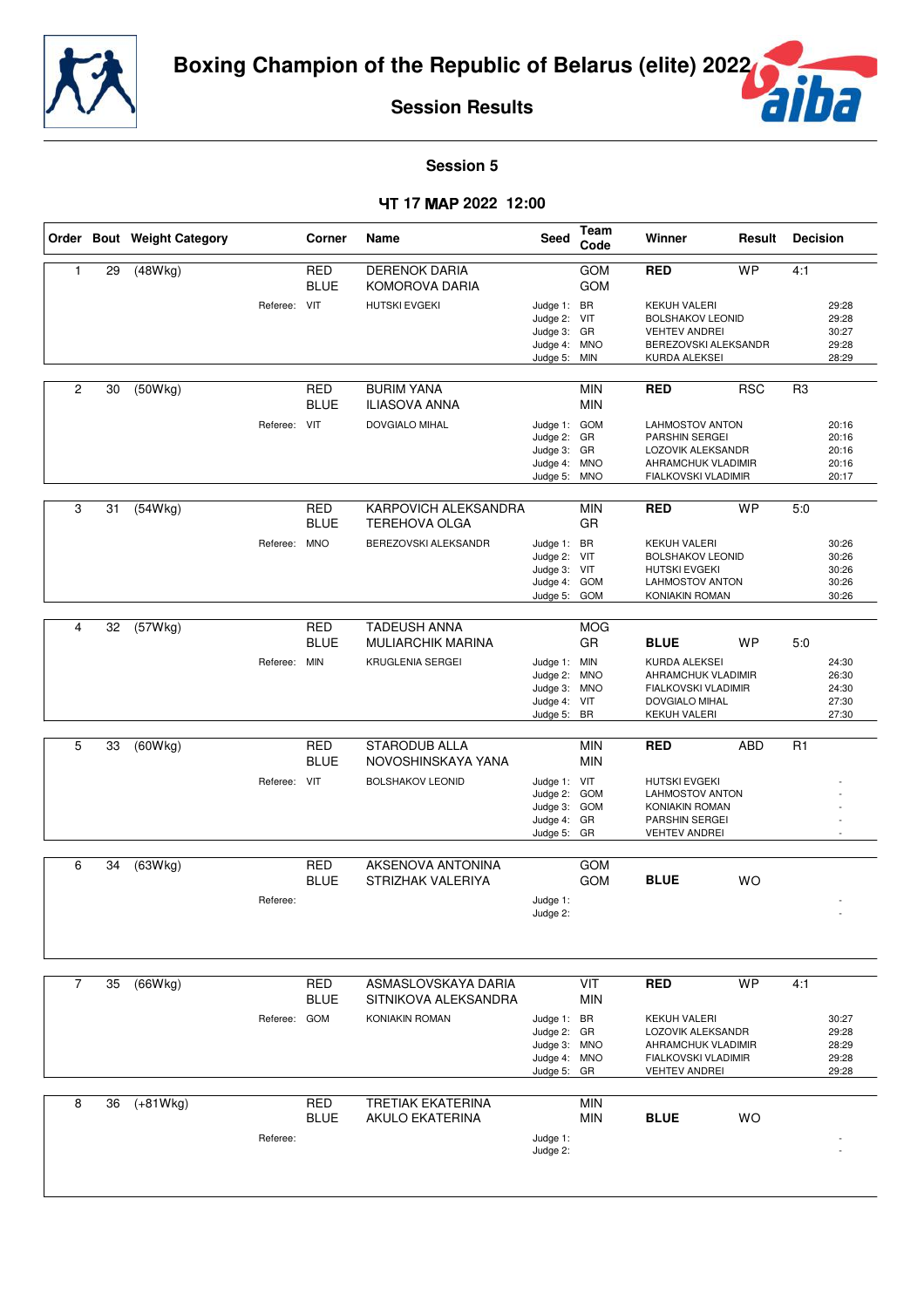



**Session 6**

### - **17 2022 16:00**

|                |    | Order Bout Weight Category |              | Corner                    | Name                                                  | <b>Seed</b>                                                                 | Team<br>Code             | Winner                                                                                                              | Result     | <b>Decision</b> |                                           |
|----------------|----|----------------------------|--------------|---------------------------|-------------------------------------------------------|-----------------------------------------------------------------------------|--------------------------|---------------------------------------------------------------------------------------------------------------------|------------|-----------------|-------------------------------------------|
| 1              | 37 | (67kg)                     |              | <b>RED</b><br><b>BLUE</b> | <b>DAVYDOV MATVEI</b><br>KOVALEVSKI SERGEI            |                                                                             | VIT<br><b>MIN</b>        | <b>RED</b>                                                                                                          | <b>WP</b>  | 5:0             |                                           |
|                |    |                            | Referee:     | <b>GOM</b>                | <b>KONIAKIN ROMAN</b>                                 | Judge 1: BR<br>Judge 2: GOM<br>Judge 3: GR<br>Judge 4: MNO<br>Judge 5:      | <b>MNO</b>               | KEKUH VALERI<br>KALEEV ALEKSANDR<br><b>VEHTEV ANDREI</b><br>BEREZOVSKI ALEKSANDR<br>FIALKOVSKI VLADIMIR             |            |                 | 30:27<br>30:27<br>30:27<br>30:27<br>30:27 |
| $\overline{2}$ | 38 | (67kg)                     |              | <b>RED</b><br><b>BLUE</b> | <b>ZAGOROVSKI KONSTANTIN</b><br><b>SULIMOV MIHAIL</b> |                                                                             | <b>MIN</b><br><b>GOM</b> | <b>RED</b>                                                                                                          | <b>WP</b>  | 5:0             |                                           |
|                |    |                            | Referee:     | <b>MNO</b>                | AHRAMCHUK VLADIMIR                                    | Judge 1: VIT<br>Judge 2: VIT<br>Judge 3: GR<br>Judge 4: GR<br>Judge 5: BR   |                          | <b>HUTSKI EVGEKI</b><br><b>BOLSHAKOV LEONID</b><br><b>PARSHIN SERGEI</b><br>LOZOVIK ALEKSANDR<br>SORGOVITSKI VASILI |            |                 | 29:28<br>30:27<br>30:27<br>29:28<br>29:27 |
| 3              | 39 | (67kg)                     |              | <b>RED</b>                | <b>TITKO DANIIL</b>                                   |                                                                             | <b>MIN</b>               |                                                                                                                     |            |                 |                                           |
|                |    |                            |              | <b>BLUE</b>               | <b>KRUKOVSKI YAN</b>                                  |                                                                             | VIT                      | <b>BLUE</b>                                                                                                         | WO         |                 |                                           |
|                |    |                            | Referee:     |                           |                                                       | Judge 1:<br>Judge 2:                                                        |                          |                                                                                                                     |            |                 |                                           |
|                |    |                            |              |                           |                                                       |                                                                             |                          |                                                                                                                     |            |                 |                                           |
| 4              | 40 | (67kg)                     |              | <b>RED</b><br><b>BLUE</b> | <b>MORADI VLADISLAV</b><br>DOVNAR ALEKSANDR           |                                                                             | GR<br><b>MOG</b>         | <b>BLUE</b>                                                                                                         | <b>WP</b>  | 4:1             |                                           |
|                |    |                            | Referee: MIN |                           | <b>KRUGLENIA SERGEI</b>                               | Judge 1: MIN<br>Judge 2:<br>Judge 3: VIT<br>Judge 4: GOM<br>Judge 5: GOM    | BR                       | KURDA ALEKSEI<br>KEKUH VALERI<br><b>DOVGIALO MIHAL</b><br>KALEEV ALEKSANDR<br>KONIAKIN ROMAN                        |            |                 | 27:30<br>27:30<br>27:30<br>29:28<br>27:30 |
| 5              | 41 |                            |              | <b>RED</b>                | MAKARCHUK EVGENI                                      |                                                                             | <b>MIN</b>               | <b>RED</b>                                                                                                          | <b>RSC</b> | R <sub>2</sub>  |                                           |
|                |    | (71kg)                     |              | <b>BLUE</b>               | <b>GIRSHTEIN ARNO</b>                                 |                                                                             | <b>BR</b>                |                                                                                                                     |            |                 |                                           |
|                |    |                            | Referee:     | VIT                       | <b>HUTSKI EVGEKI</b>                                  | Judge 1: VIT<br>Judge 2: GOM<br>Judge 3: GR<br>Judge 4: GR<br>Judge 5: MNO  |                          | <b>BOLSHAKOV LEONID</b><br><b>LAHMOSTOV ANTON</b><br>PARSHIN SERGEI<br><b>VEHTEV ANDREI</b><br>BEREZOVSKI ALEKSANDR |            |                 | 10:8<br>10:8<br>10:9<br>10:9<br>10:8      |
| 6              | 42 | (71kg)                     |              | <b>RED</b><br><b>BLUE</b> | POLIAKOV DMITRI<br>KORAKO DANIIL                      |                                                                             | VIT<br><b>MOG</b>        | <b>RED</b>                                                                                                          | <b>ABD</b> | R <sub>2</sub>  |                                           |
|                |    |                            | Referee:     | <b>GOM</b>                | KALEEV ALEKSANDR                                      | Judge 1: GOM                                                                |                          | KONIAKIN ROMAN                                                                                                      |            |                 | 10:9                                      |
|                |    |                            |              |                           |                                                       | Judge 2: GR<br>Judge 3: MNO<br>Judge 4: MNO<br>Judge 5: MIN                 |                          | LOZOVIK ALEKSANDR<br>AHRAMCHUK VLADIMIR<br>FIALKOVSKI VLADIMIR<br>KURDA ALEKSEI                                     |            |                 | 10:9<br>10:9<br>10:9<br>10:9              |
| 7              | 43 | (71kg)                     |              | RED<br><b>BLUE</b>        | <b>GAVRILCHIK KONSTANTIN</b><br>RODIONOV ALEKSANDR    |                                                                             | <b>MIN</b><br><b>MOG</b> | <b>BLUE</b>                                                                                                         | WP         | 5:0             |                                           |
|                |    |                            | Referee: GOM |                           | LAHMOSTOV ANTON                                       | Judge 1: BR<br>Judge 2: BR<br>Judge 3: GR<br>Judge 4: MNO<br>Judge 5: GR    |                          | SORGOVITSKI VASILI<br>KEKUH VALERI<br><b>VEHTEV ANDREI</b><br>BEREZOVSKI ALEKSANDR<br>PARSHIN SERGEI                |            |                 | 27:30<br>26:30<br>26:28<br>24:30<br>27:30 |
| 8              | 44 | (71kg)                     |              | <b>RED</b><br><b>BLUE</b> | STARASTENKO VLADISLAV<br>SHISHKO MAXIM                |                                                                             | VIT<br>BR                | <b>BLUE</b>                                                                                                         | <b>WP</b>  | 5:0             |                                           |
|                |    |                            | Referee: MIN |                           | KURDA ALEKSEI                                         | Judge 1: MIN<br>Judge 2: MNO<br>Judge 3: GR<br>Judge 4: GOM<br>Judge 5: GOM |                          | KRUGLENIA SERGEI<br>FIALKOVSKI VLADIMIR<br>LOZOVIK ALEKSANDR<br>KALEEV ALEKSANDR<br>KONIAKIN ROMAN                  |            |                 | 27:30<br>27:30<br>27:30<br>27:30<br>27:30 |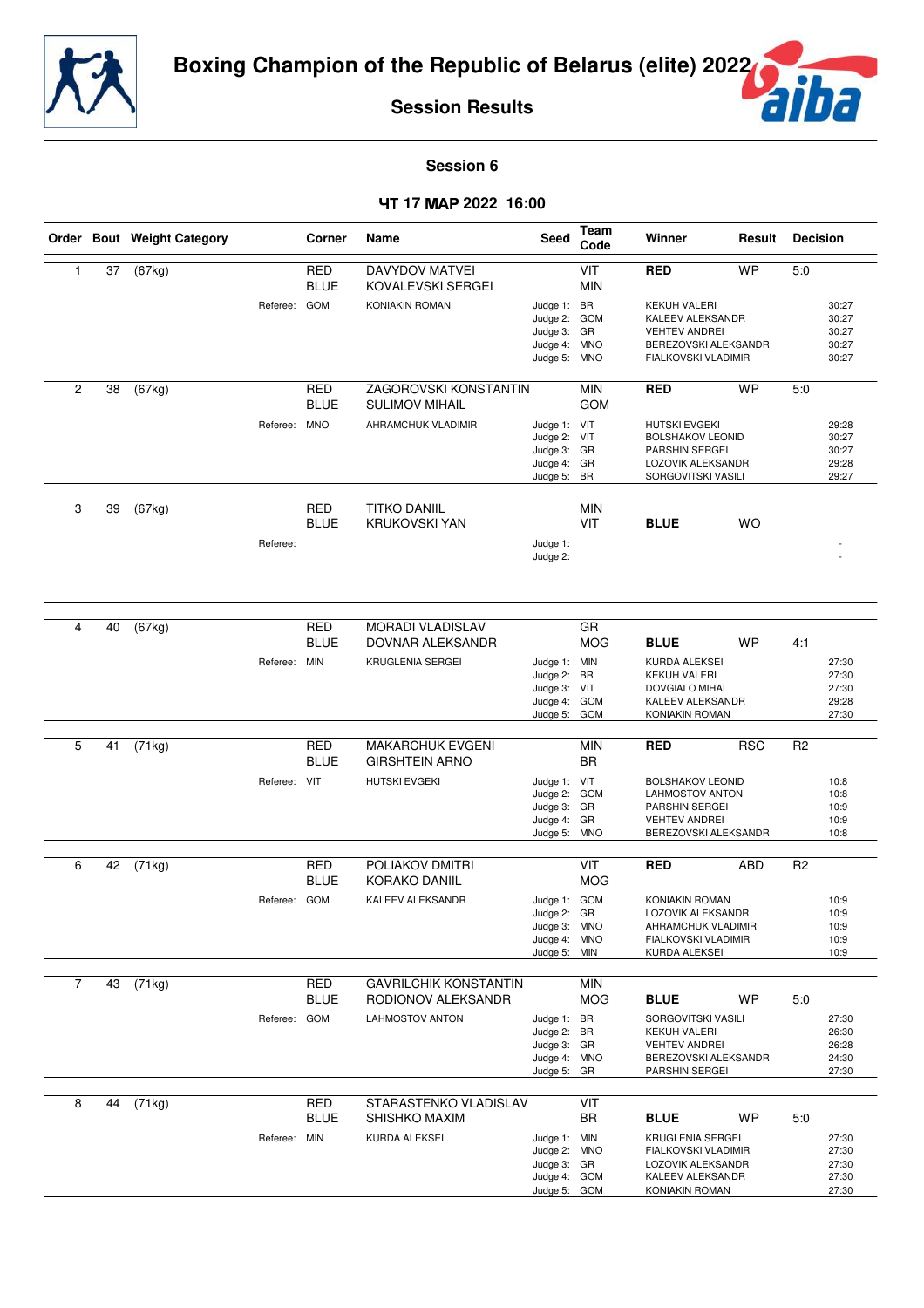



**Session 8**

### - **18 2022 12:00**

|                |    | Order Bout Weight Category |              | Corner                    | Name                                           | Seed                         | Team<br>Code             | Winner                                          | Result    | <b>Decision</b> |                |
|----------------|----|----------------------------|--------------|---------------------------|------------------------------------------------|------------------------------|--------------------------|-------------------------------------------------|-----------|-----------------|----------------|
| 1              | 45 | (54kg)                     |              | <b>RED</b><br><b>BLUE</b> | <b>AVERCHENKO EFIM</b><br><b>SHAH NIKOLAI</b>  |                              | VIT<br><b>MIN</b>        | <b>BLUE</b>                                     | <b>WP</b> | 5:0             |                |
|                |    |                            | Referee: GOM |                           | <b>LAHMOSTOV ANTON</b>                         | Judge 1: BR                  |                          | SORGOVITSKI VASILI                              |           |                 | 27:30          |
|                |    |                            |              |                           |                                                | Judge 2: BR<br>Judge 3: GR   |                          | <b>KEKUH VALERI</b><br>PARSHIN SERGEI           |           |                 | 27:30<br>28:29 |
|                |    |                            |              |                           |                                                | Judge 4: MNO                 |                          | BEREZOVSKI ALEKSANDR<br>KONIAKIN ROMAN          |           |                 | 27:30          |
|                |    |                            |              |                           |                                                | Judge 5:                     | GOM                      |                                                 |           |                 | 28:29          |
| 2              | 46 | (54kg)                     |              | <b>RED</b><br><b>BLUE</b> | SMOLOVSKI VLADISLAV<br><b>ALIEV RAMIL</b>      |                              | <b>MOG</b><br><b>GOM</b> | <b>BLUE</b>                                     | <b>WO</b> |                 |                |
|                |    |                            | Referee:     |                           |                                                | Judge 1:                     |                          |                                                 |           |                 |                |
|                |    |                            |              |                           |                                                | Judge 2:                     |                          |                                                 |           |                 |                |
|                |    |                            |              |                           |                                                |                              |                          |                                                 |           |                 |                |
|                |    |                            |              |                           |                                                |                              |                          |                                                 |           |                 |                |
| 3              | 47 | (60kg)                     |              | <b>RED</b>                | <b>BALKOV DMITRI</b>                           |                              | <b>GOM</b>               | <b>RED</b>                                      | <b>WP</b> | 5.0             |                |
|                |    |                            |              | <b>BLUE</b>               | <b>LEVANKOV KIRILL</b>                         |                              | <b>MOG</b>               |                                                 |           |                 |                |
|                |    |                            | Referee: VIT |                           | <b>HUTSKI EVGEKI</b>                           | Judge 1: VIT<br>Judge 2: GR  |                          | DOVGIALO MIHAL<br><b>VEHTEV ANDREI</b>          |           |                 | 29:28<br>29:28 |
|                |    |                            |              |                           |                                                | Judge 3: GR                  |                          | LOZOVIK ALEKSANDR                               |           |                 | 29:28          |
|                |    |                            |              |                           |                                                | Judge 4: MNO<br>Judge 5: MIN |                          | AHRAMCHUK VLADIMIR<br>KURDA ALEKSEI             |           |                 | 30:27<br>30:27 |
|                |    |                            |              |                           |                                                |                              |                          |                                                 |           |                 |                |
| 4              | 48 | (60kg)                     |              | <b>RED</b>                | <b>GRITSUK MATVEI</b>                          |                              | VIT                      |                                                 |           |                 |                |
|                |    |                            | Referee: GOM | <b>BLUE</b>               | <b>TUNIEV ARTUR</b><br><b>KALEEV ALEKSANDR</b> |                              | <b>MOG</b>               | <b>BLUE</b>                                     | <b>WP</b> | 5:0             |                |
|                |    |                            |              |                           |                                                | Judge 1: GR<br>Judge 2: MNO  |                          | PARSHIN SERGEI<br>BEREZOVSKI ALEKSANDR          |           |                 | 27:30<br>26:30 |
|                |    |                            |              |                           |                                                | Judge 3: MIN<br>Judge 4: MNO |                          | KRUGLENIA SERGEI<br>FIALKOVSKI VLADIMIR         |           |                 | 27:30<br>27:30 |
|                |    |                            |              |                           |                                                | Judge 5: BR                  |                          | <b>KEKUH VALERI</b>                             |           |                 | 27:30          |
| 5              | 49 |                            |              | <b>RED</b>                | <b>DAVYDOV MATVEI</b>                          |                              | VIT                      | <b>RED</b>                                      | <b>WP</b> | 5:0             |                |
|                |    | (67kg)                     |              | <b>BLUE</b>               | ZAGOROVSKI KONSTANTIN                          |                              | <b>MIN</b>               |                                                 |           |                 |                |
|                |    |                            | Referee: GOM |                           | KONIAKIN ROMAN                                 | Judge 1: BR                  |                          | <b>KEKUH VALERI</b>                             |           |                 | 30:27          |
|                |    |                            |              |                           |                                                | Judge 2: GR<br>Judge 3: GR   |                          | <b>VEHTEV ANDREI</b><br>LOZOVIK ALEKSANDR       |           |                 | 30:27<br>29:28 |
|                |    |                            |              |                           |                                                | Judge 4: MNO                 |                          | AHRAMCHUK VLADIMIR                              |           |                 | 29:28          |
|                |    |                            |              |                           |                                                | Judge 5: MNO                 |                          | FIALKOVSKI VLADIMIR                             |           |                 | 30:27          |
| 6              | 50 | (67kg)                     |              | <b>RED</b>                | <b>KRUKOVSKI YAN</b>                           |                              | VIT                      |                                                 |           |                 |                |
|                |    |                            |              | <b>BLUE</b>               | DOVNAR ALEKSANDR                               |                              | <b>MOG</b>               | <b>BLUE</b>                                     | <b>WP</b> | 4:1             |                |
|                |    |                            | Referee: MIN |                           | KURDA ALEKSEI                                  | Judge 1: MIN<br>Judge 2: MNO |                          | <b>KRUGLENIA SERGEI</b><br>BEREZOVSKI ALEKSANDR |           |                 | 28:29<br>27:30 |
|                |    |                            |              |                           |                                                | Judge 3: GR                  |                          | PARSHIN SERGEI                                  |           |                 | 27:30          |
|                |    |                            |              |                           |                                                | Judge 4: GOM<br>Judge 5: BR  |                          | KALEEV ALEKSANDR<br><b>KEKUH VALERI</b>         |           |                 | 29:28<br>27:30 |
|                |    |                            |              |                           |                                                |                              |                          |                                                 |           |                 |                |
| $\overline{7}$ | 51 | (75kg)                     |              | RED                       | <b>VIKTOROVICH ANDREI</b>                      |                              | <b>BR</b>                | <b>RED</b>                                      | <b>WO</b> |                 |                |
|                |    |                            |              | <b>BLUE</b>               | <b>BUCHKO NIKITA</b>                           |                              | VIT                      |                                                 |           |                 |                |
|                |    |                            | Referee:     |                           |                                                | Judge 1:<br>Judge 2:         |                          |                                                 |           |                 |                |
|                |    |                            |              |                           |                                                |                              |                          |                                                 |           |                 |                |
|                |    |                            |              |                           |                                                |                              |                          |                                                 |           |                 |                |
| 8              | 52 | (75kg)                     |              | <b>RED</b>                | <b>VIKTOROVICH IVAN</b>                        |                              | <b>BR</b>                |                                                 |           |                 |                |
|                |    |                            |              | <b>BLUE</b>               | <b>SAMODUROV KIRILL</b>                        |                              | <b>GOM</b>               | <b>BLUE</b>                                     | WP        | 5:0             |                |
|                |    |                            | Referee: MIN |                           | KRUGLENIA SERGEI                               | Judge 1: MNO                 |                          | BEREZOVSKI ALEKSANDR                            |           |                 | 27:30          |
|                |    |                            |              |                           |                                                | Judge 2: MNO<br>Judge 3: GR  |                          | AHRAMCHUK VLADIMIR<br><b>VEHTEV ANDREI</b>      |           |                 | 27:30<br>28:29 |
|                |    |                            |              |                           |                                                | Judge 4: VIT                 |                          | <b>BOLSHAKOV LEONID</b>                         |           |                 | 27:30          |
|                |    |                            |              |                           |                                                | Judge 5: VIT                 |                          | DOVGIALO MIHAL                                  |           |                 | 27:30          |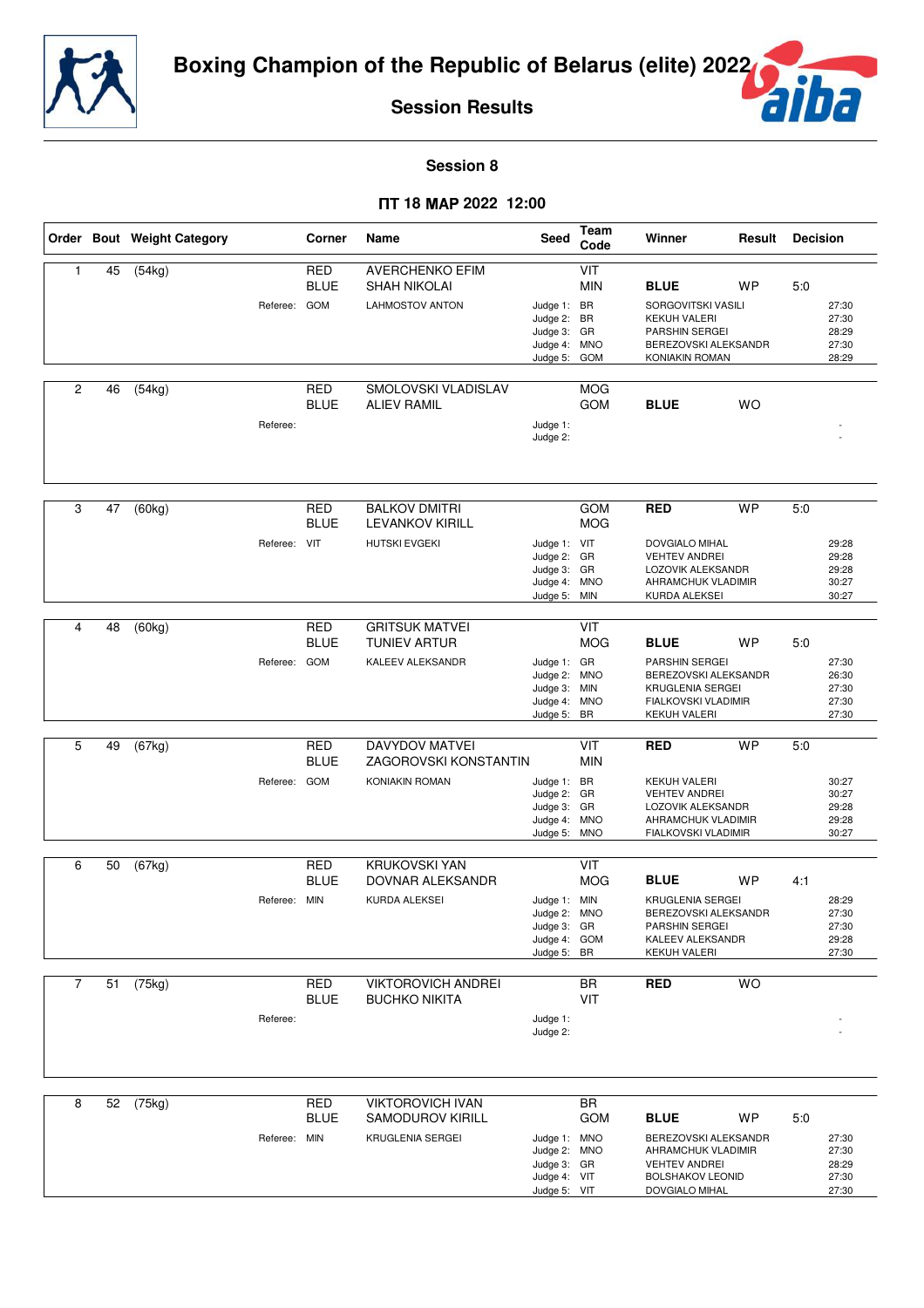

ŕ

**Session Results**

### **Session 8**

### - **18 2022 12:00**

|    |    | Order Bout Weight Category |          | Corner      | Name                       | Seed         | Team<br>Code | Winner                  | Result     | <b>Decision</b> |                          |
|----|----|----------------------------|----------|-------------|----------------------------|--------------|--------------|-------------------------|------------|-----------------|--------------------------|
|    |    |                            |          |             |                            |              |              |                         |            |                 |                          |
| 9  | 53 | (86kg)                     |          | <b>RED</b>  | <b>GERMAN ALEKSANDR</b>    |              | <b>BR</b>    |                         |            |                 |                          |
|    |    |                            |          | <b>BLUE</b> | MASALOV ANDREI             |              | GR           | <b>BLUE</b>             | <b>RSC</b> | R1              |                          |
|    |    |                            | Referee: | <b>MNO</b>  | <b>FIALKOVSKI VLADIMIR</b> | Judge 1:     | MIN          | KURDA ALEKSEI           |            |                 |                          |
|    |    |                            |          |             |                            | Judge 2:     | <b>GOM</b>   | <b>LAHMOSTOV ANTON</b>  |            |                 |                          |
|    |    |                            |          |             |                            | Judge 3:     | <b>GOM</b>   | KONIAKIN ROMAN          |            |                 |                          |
|    |    |                            |          |             |                            | Judge 4:     | VIT          | <b>HUTSKI EVGEKI</b>    |            |                 |                          |
|    |    |                            |          |             |                            | Judge 5:     | MIN          | <b>KRUGLENIA SERGEI</b> |            |                 | $\overline{\phantom{a}}$ |
|    |    |                            |          |             |                            |              |              |                         |            |                 |                          |
| 10 | 54 | (86kg)                     |          | <b>RED</b>  | <b>OSTANIN VITALI</b>      |              | <b>GOM</b>   |                         |            |                 |                          |
|    |    |                            |          | <b>BLUE</b> | <b>GRAKOV IGOR</b>         |              | VIT          | <b>BLUE</b>             | <b>WP</b>  | 5:0             |                          |
|    |    |                            | Referee: | <b>MNO</b>  | AHRAMCHUK VLADIMIR         | Judge 1:     | <b>MNO</b>   | BEREZOVSKI ALEKSANDR    |            |                 | 27:30                    |
|    |    |                            |          |             |                            | Judge 2: GR  |              | <b>PARSHIN SERGEI</b>   |            |                 | 27:30                    |
|    |    |                            |          |             |                            | Judge 3: GR  |              | <b>VEHTEV ANDREI</b>    |            |                 | 27:30                    |
|    |    |                            |          |             |                            | Judge 4: BR  |              | <b>KEKUH VALERI</b>     |            |                 | 26:30                    |
|    |    |                            |          |             |                            | Judge 5: MIN |              | KURDA ALEKSEI           |            |                 | 28:29                    |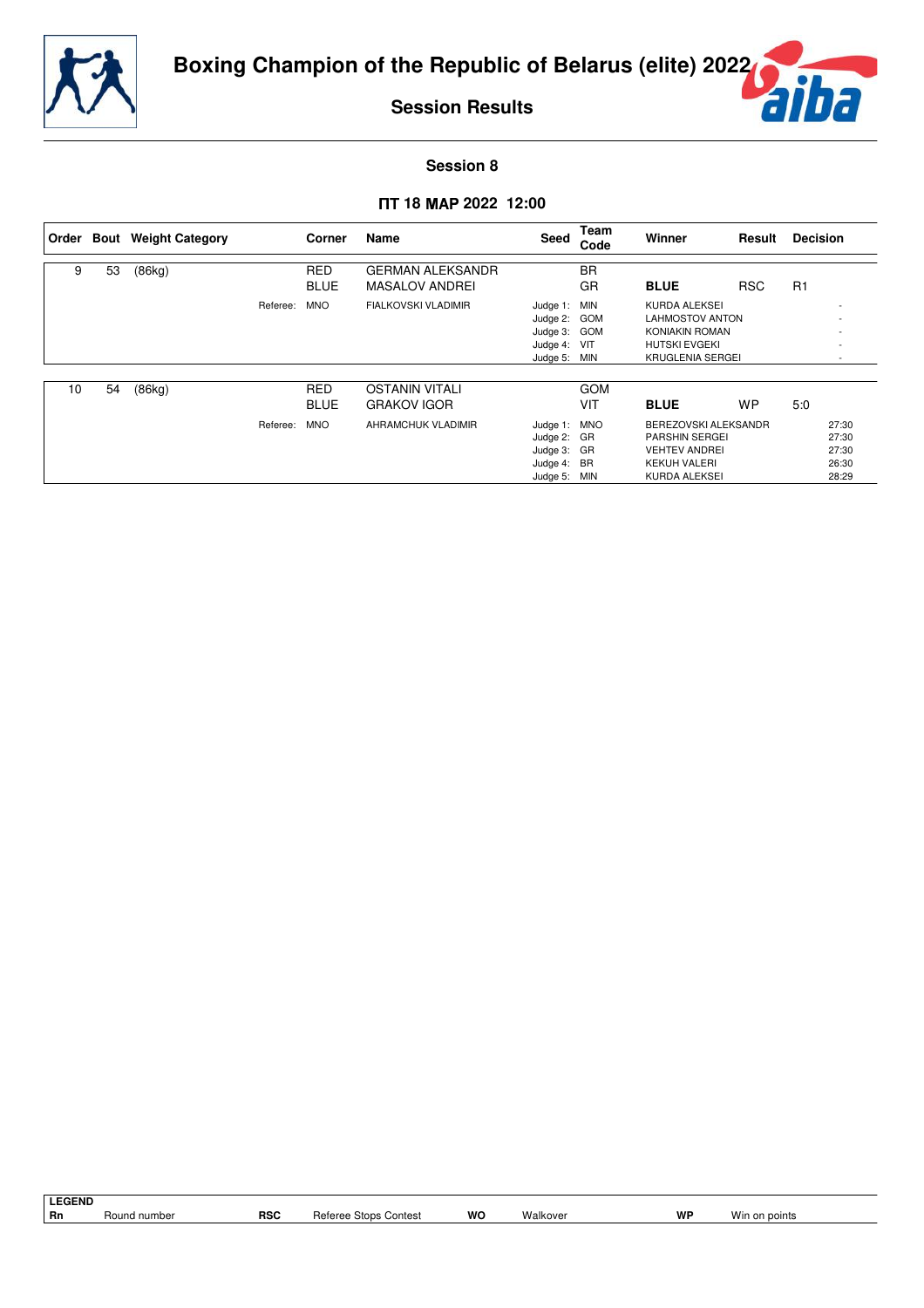



**Session 9**

#### - **18 2022 16:00**

|                |    | Order Bout Weight Category |              | Corner                    | Name                                                    | Seed                                                                        | Team<br>Code                   | Winner                                                                                                                     | Result     | <b>Decision</b> |                                           |
|----------------|----|----------------------------|--------------|---------------------------|---------------------------------------------------------|-----------------------------------------------------------------------------|--------------------------------|----------------------------------------------------------------------------------------------------------------------------|------------|-----------------|-------------------------------------------|
| 1              | 55 | $\overline{(63,5kg)}$      |              | <b>RED</b><br><b>BLUE</b> | <b>DESHKEVICH DMITRI</b><br><b>VOLCHIOK VADIM</b>       |                                                                             | <b>MIN</b><br><b>MIN</b>       | <b>RED</b>                                                                                                                 | <b>WP</b>  | 5:0             |                                           |
|                |    |                            | Referee: GR  |                           | <b>PARSHIN SERGEI</b>                                   | Judge 1: BR<br>Judge 2: VIT<br>Judge 3: VIT<br>Judge 4: GR<br>Judge 5:      | <b>GOM</b>                     | SORGOVITSKI VASILI<br><b>HUTSKI EVGEKI</b><br><b>BOLSHAKOV LEONID</b><br>LOZOVIK ALEKSANDR<br>LAHMOSTOV ANTON              |            |                 | 30:27<br>30:26<br>30:27<br>30:27<br>30:27 |
| 2              | 56 | (63, 5kg)                  |              | <b>RED</b>                | <b>GOVOROV MAXIM</b>                                    |                                                                             | <b>BR</b>                      | <b>RED</b>                                                                                                                 | <b>WO</b>  |                 |                                           |
|                |    |                            | Referee:     | <b>BLUE</b>               | <b>ASANOV DMITRI</b>                                    | Judge 1:<br>Judge 2:                                                        | <b>MNO</b>                     |                                                                                                                            |            |                 |                                           |
|                |    |                            |              |                           |                                                         |                                                                             |                                |                                                                                                                            |            |                 |                                           |
| 3              | 57 | (71kg)                     |              | <b>RED</b><br>BLUE        | <b>MAKARCHUK EVGENI</b><br>POLIAKOV DMITRI              |                                                                             | <b>MIN</b><br><b>VIT</b>       | <b>RED</b>                                                                                                                 | <b>ABD</b> | R <sub>1</sub>  |                                           |
|                |    |                            | Referee: GR  |                           | <b>VEHTEV ANDREI</b>                                    | Judge 1: MNO<br>Judge 2:<br>Judge 3:<br>Judge 4: GOM<br>Judge 5:            | <b>MNO</b><br><b>GOM</b><br>BR | BEREZOVSKI ALEKSANDR<br>FIALKOVSKI VLADIMIR<br><b>KONIAKIN ROMAN</b><br><b>LAHMOSTOV ANTON</b><br><b>KEKUH VALERI</b>      |            |                 | $\overline{a}$                            |
|                |    |                            |              |                           |                                                         |                                                                             |                                |                                                                                                                            |            |                 |                                           |
| 4              | 58 | (71kg)                     |              | <b>RED</b><br><b>BLUE</b> | RODIONOV ALEKSANDR<br>SHISHKO MAXIM                     |                                                                             | <b>MOG</b><br><b>BR</b>        | <b>RED</b>                                                                                                                 | <b>WP</b>  | 5:0             |                                           |
|                |    |                            | Referee: MIN |                           | <b>KURDA ALEKSEI</b>                                    | Judge 1: GOM<br>Judge 2: GR<br>Judge 3: GR<br>Judge 4:<br>Judge 5:          | <b>MNO</b><br>VIT              | KALEEV ALEKSANDR<br>PARSHIN SERGEI<br>LOZOVIK ALEKSANDR<br>AHRAMCHUK VLADIMIR<br><b>HUTSKI EVGEKI</b>                      |            |                 | 30:26<br>30:26<br>30:27<br>30:27<br>30:27 |
|                |    |                            |              |                           |                                                         |                                                                             |                                |                                                                                                                            |            |                 |                                           |
| 5              | 59 | (80kg)                     |              | <b>RED</b><br><b>BLUE</b> | <b>VISHNEVSKI DMIRTI</b><br><b>VISHNESKI VIACHESLAV</b> |                                                                             | VIT<br>VIT                     | <b>RED</b>                                                                                                                 | <b>ABD</b> | R <sub>3</sub>  |                                           |
|                |    |                            | Referee: GOM |                           | KONIAKIN ROMAN                                          | Judge 1: MNO<br>Judge 2:<br>Judge 3: GR<br>Judge 4:<br>Judge 5:             | <b>MNO</b><br>BR<br><b>GOM</b> | FIALKOVSKI VLADIMIR<br>BEREZOVSKI ALEKSANDR<br><b>VEHTEV ANDREI</b><br><b>KEKUH VALERI</b><br>LAHMOSTOV ANTON              |            |                 | 18:20<br>18:20<br>18:20<br>18:20<br>19:19 |
| 6              | 60 | (92kg)                     |              | <b>RED</b>                | NAGORNYI NIKITA                                         |                                                                             | <b>GOM</b>                     | <b>RED</b>                                                                                                                 | <b>WP</b>  | 5:0             |                                           |
|                |    |                            |              | <b>BLUE</b>               | <b>BRODETSKI VLADISLAV</b>                              |                                                                             | <b>MOG</b>                     |                                                                                                                            |            |                 |                                           |
|                |    |                            | Referee: VIT |                           | <b>HUTSKI EVGEKI</b>                                    | Judge 1: VIT<br>Judge 2: GR<br>Judge 3: MNO<br>Judge 4: MIN<br>Judge 5: MIN |                                | <b>DOVGIALO MIHAL</b><br>LOZOVIK ALEKSANDR<br>AHRAMCHUK VLADIMIR<br>KURDA ALEKSEI<br><b>KRUGLENIA SERGEI</b>               |            |                 | 29:28<br>29:28<br>29:28<br>29:28<br>30:27 |
| $\overline{7}$ | 61 | $(+92kg)$                  |              | RED                       | <b>RUDKEVICH DMITRI</b>                                 |                                                                             | BR                             | <b>RED</b>                                                                                                                 | <b>WP</b>  | 4:1             |                                           |
|                |    |                            |              | BLUE                      | <b>KALITA ARTIEM</b>                                    |                                                                             | VIT                            |                                                                                                                            |            |                 |                                           |
|                |    |                            | Referee: MNO |                           | <b>FIALKOVSKI VLADIMIR</b>                              | Judge 1: GOM<br>Judge 2: GOM<br>Judge 3: GR<br>Judge 4: GR<br>Judge 5: MNO  |                                | LAHMOSTOV ANTON<br>KONIAKIN ROMAN<br>PARSHIN SERGEI<br><b>VEHTEV ANDREI</b><br>BEREZOVSKI ALEKSANDR                        |            |                 | 29:28<br>29:28<br>27:30<br>29:28<br>30:27 |
| 8              | 62 | $(+92kg)$                  |              | RED                       | <b>CHERNOV PIOTR</b>                                    |                                                                             | <b>MIN</b>                     |                                                                                                                            |            |                 |                                           |
|                |    |                            | Referee: VIT | <b>BLUE</b>               | <b>CHVARKOV VIKTOR</b><br>DOVGIALO MIHAL                | Judge 1: VIT<br>Judge 2: VIT<br>Judge 3: GR<br>Judge 4: MNO<br>Judge 5:     | GOM<br><b>MNO</b>              | <b>BLUE</b><br>HUTSKI EVGEKI<br><b>BOLSHAKOV LEONID</b><br>LOZOVIK ALEKSANDR<br>AHRAMCHUK VLADIMIR<br>BEREZOVSKI ALEKSANDR | <b>WP</b>  | 5:0             | 26:30<br>26:30<br>26:30<br>26:30<br>26:30 |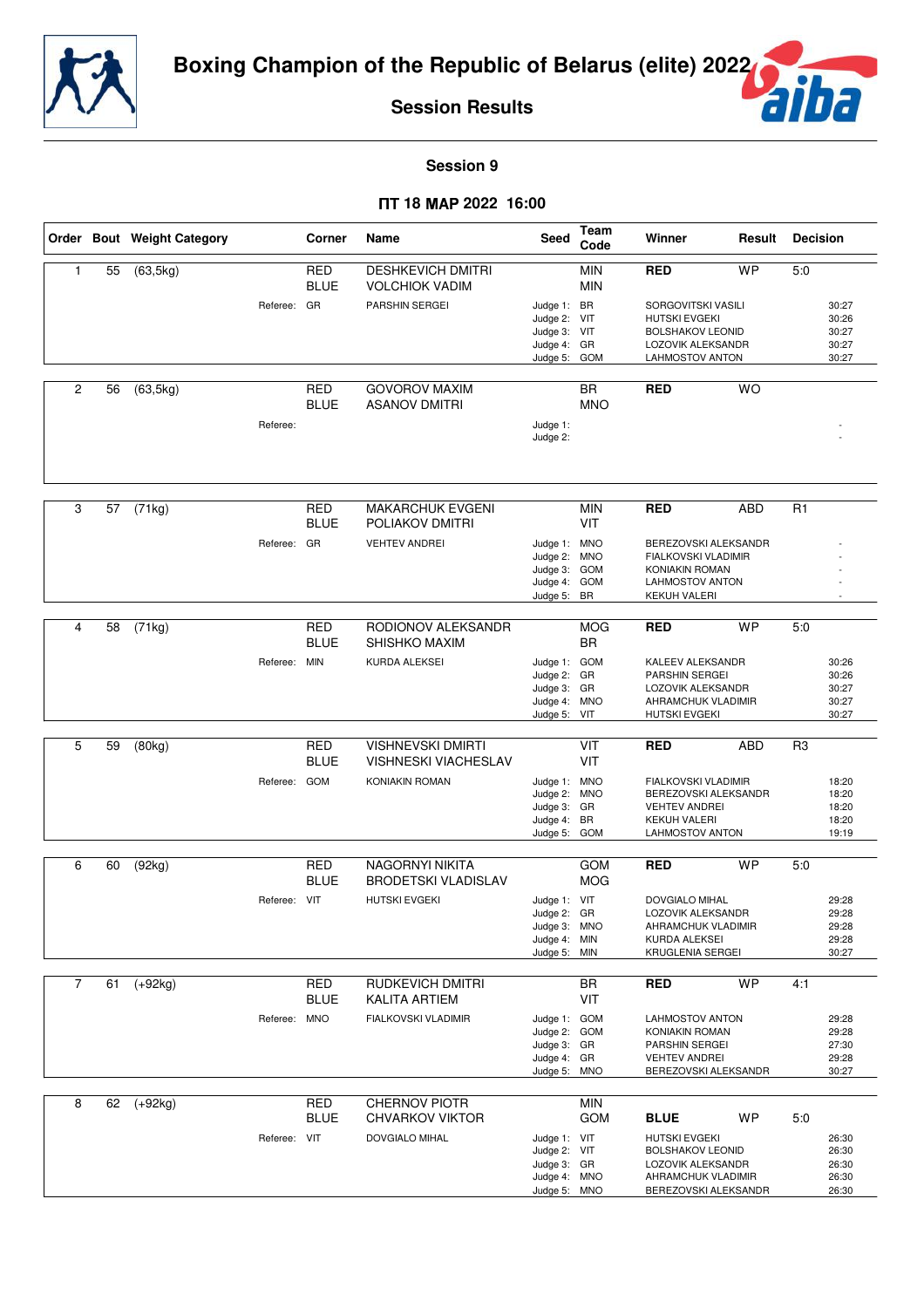



**Session 10**

#### - **19 2022 11:00**

|                |    | Order Bout Weight Category |              | Corner                    | Name                                               | Seed                                                                        | Team<br>Code             | Winner<br>Result                                                                                                                 |            | <b>Decision</b> |                                           |
|----------------|----|----------------------------|--------------|---------------------------|----------------------------------------------------|-----------------------------------------------------------------------------|--------------------------|----------------------------------------------------------------------------------------------------------------------------------|------------|-----------------|-------------------------------------------|
| 1              | 63 | (54kg)                     |              | <b>RED</b><br><b>BLUE</b> | <b>SHAH NIKOLAI</b><br><b>ALIEV RAMIL</b>          |                                                                             | <b>MIN</b><br><b>GOM</b> | <b>RED</b>                                                                                                                       | <b>WP</b>  | 4:1             |                                           |
|                |    |                            | Referee: VIT |                           | <b>HUTSKI EVGEKI</b>                               | Judge 1: BR<br>Judge 2: VIT<br>Judge 3: GR<br>Judge 4: MNO<br>Judge 5:      | <b>MNO</b>               | <b>KEKUH VALERI</b><br><b>BOLSHAKOV LEONID</b><br>PARSHIN SERGEI<br>BEREZOVSKI ALEKSANDR<br>AHRAMCHUK VLADIMIR                   |            |                 | 30:27<br>29:28<br>29:28<br>30:27<br>28:29 |
| $\overline{c}$ | 64 | (57kg)                     |              | RED<br><b>BLUE</b>        | PANKOV MAXIM<br><b>VOROBIOV ILIA</b>               |                                                                             | <b>GOM</b><br>VIT        | <b>RED</b>                                                                                                                       | <b>WP</b>  | 5:0             |                                           |
|                |    |                            | Referee: MIN |                           | KURDA ALEKSEI                                      | Judge 1: MNO<br>Judge 2: GR<br>Judge 3: GR<br>Judge 4: MIN<br>Judge 5: BR   |                          | FIALKOVSKI VLADIMIR<br>LOZOVIK ALEKSANDR<br><b>VEHTEV ANDREI</b><br>KRUGLENIA SERGEI<br>KEKUH VALERI                             |            |                 | 30:27<br>30:27<br>30:27<br>30:27<br>30:27 |
| 3              | 65 | (60kg)                     |              | <b>RED</b><br><b>BLUE</b> | <b>BALKOV DMITRI</b><br>TUNIEV ARTUR               |                                                                             | GOM<br><b>MOG</b>        | <b>BLUE</b>                                                                                                                      | <b>WP</b>  | 5:0             |                                           |
|                |    |                            | Referee: MNO |                           | BEREZOVSKI ALEKSANDR                               | Judge 1: MNO<br>Judge 2: GR<br>Judge 3: VIT<br>Judge 4: VIT<br>Judge 5: MIN |                          | AHRAMCHUK VLADIMIR<br>PARSHIN SERGEI<br><b>HUTSKI EVGEKI</b><br><b>BOLSHAKOV LEONID</b><br>KURDA ALEKSEI                         |            |                 | 27:30<br>28:29<br>27:30<br>27:30<br>27:30 |
| 4              | 66 | (63, 5kg)                  |              | <b>RED</b>                | <b>DESHKEVICH DMITRI</b>                           |                                                                             | <b>MIN</b>               | <b>RED</b>                                                                                                                       | <b>WP</b>  | 5:0             |                                           |
|                |    |                            | Referee: VIT | BLUE                      | <b>GOVOROV MAXIM</b><br><b>DOVGIALO MIHAL</b>      | Judge 1: GOM<br>Judge 2: GOM<br>Judge 3: GR<br>Judge 4: MIN<br>Judge 5: VIT | <b>BR</b>                | <b>LAHMOSTOV ANTON</b><br>KALEEV ALEKSANDR<br><b>VEHTEV ANDREI</b><br>KRUGLENIA SERGEI<br><b>HUTSKI EVGEKI</b>                   |            |                 | 30:25<br>30:26<br>30:26<br>30:25<br>30:27 |
|                |    |                            |              |                           |                                                    |                                                                             |                          |                                                                                                                                  |            |                 |                                           |
| 5              | 67 | (67kg)                     |              | <b>RED</b><br><b>BLUE</b> | <b>DAVYDOV MATVEI</b><br>DOVNAR ALEKSANDR          |                                                                             | VIT<br><b>MOG</b>        | <b>RED</b>                                                                                                                       | <b>WP</b>  | 4:1             |                                           |
|                |    |                            | Referee: MIN |                           | KRUGLENIA SERGEI                                   | Judge 1: MIN<br>Judge 2: MNO<br>Judge 3: MNO<br>Judge 4: GR<br>Judge 5: BR  |                          | KURDA ALEKSEI<br>BEREZOVSKI ALEKSANDR<br>AHRAMCHUK VLADIMIR<br>PARSHIN SERGEI<br><b>KEKUH VALERI</b>                             |            |                 | 29:28<br>29:28<br>29:28<br>27:30<br>29:28 |
| 6              | 68 | (71kg)                     |              | <b>RED</b>                | <b>MAKARCHUK EVGENI</b>                            |                                                                             | <b>MIN</b>               |                                                                                                                                  |            |                 |                                           |
|                |    |                            | Referee: GOM | <b>BLUE</b>               | RODIONOV ALEKSANDR<br><b>KONIAKIN ROMAN</b>        | Judge 1: MNO<br>Judge 2: VIT<br>Judge 3: GOM<br>Judge 4: MNO<br>Judge 5: GR | MOG                      | <b>BLUE</b><br>BEREZOVSKI ALEKSANDR<br><b>BOLSHAKOV LEONID</b><br>LAHMOSTOV ANTON<br>FIALKOVSKI VLADIMIR<br><b>VEHTEV ANDREI</b> | <b>WP</b>  | 5:0             | 26:30<br>26:30<br>26:30<br>27:29<br>26:30 |
| $\overline{7}$ | 69 | (75kg)                     |              | <b>RED</b>                | <b>VIKTOROVICH ANDREI</b>                          |                                                                             | <b>BR</b>                |                                                                                                                                  |            |                 |                                           |
|                |    |                            |              | <b>BLUE</b>               | <b>SAMODUROV KIRILL</b>                            |                                                                             | <b>GOM</b>               | <b>BLUE</b>                                                                                                                      | <b>RSC</b> | R3              |                                           |
|                |    |                            | Referee: GR  |                           | PARSHIN SERGEI                                     | Judge 1: GR<br>Judge 2: VIT<br>Judge 3: VIT<br>Judge 4: MNO<br>Judge 5: MIN |                          | LOZOVIK ALEKSANDR<br>DOVGIALO MIHAL<br><b>HUTSKI EVGEKI</b><br>AHRAMCHUK VLADIMIR<br>KURDA ALEKSEI                               |            |                 | 17:20<br>17:20<br>17:20<br>17:20<br>17:20 |
| 8              | 70 | (80kg)                     |              | <b>RED</b><br><b>BLUE</b> | <b>KAPUSTIN DANIIL</b><br><b>VISHNEVSKI DMIRTI</b> |                                                                             | VIT<br>VIT               | <b>BLUE</b>                                                                                                                      | WP         | 4:1             |                                           |
|                |    |                            | Referee: GOM |                           | <b>LAHMOSTOV ANTON</b>                             | Judge 1: GOM<br>Judge 2: GR<br>Judge 3: MNO<br>Judge 4: MNO<br>Judge 5: MIN |                          | KONIAKIN ROMAN<br><b>VEHTEV ANDREI</b><br>BEREZOVSKI ALEKSANDR<br>FIALKOVSKI VLADIMIR<br>KRUGLENIA SERGEI                        |            |                 | 30:27<br>27:30<br>27:30<br>28:29<br>27:30 |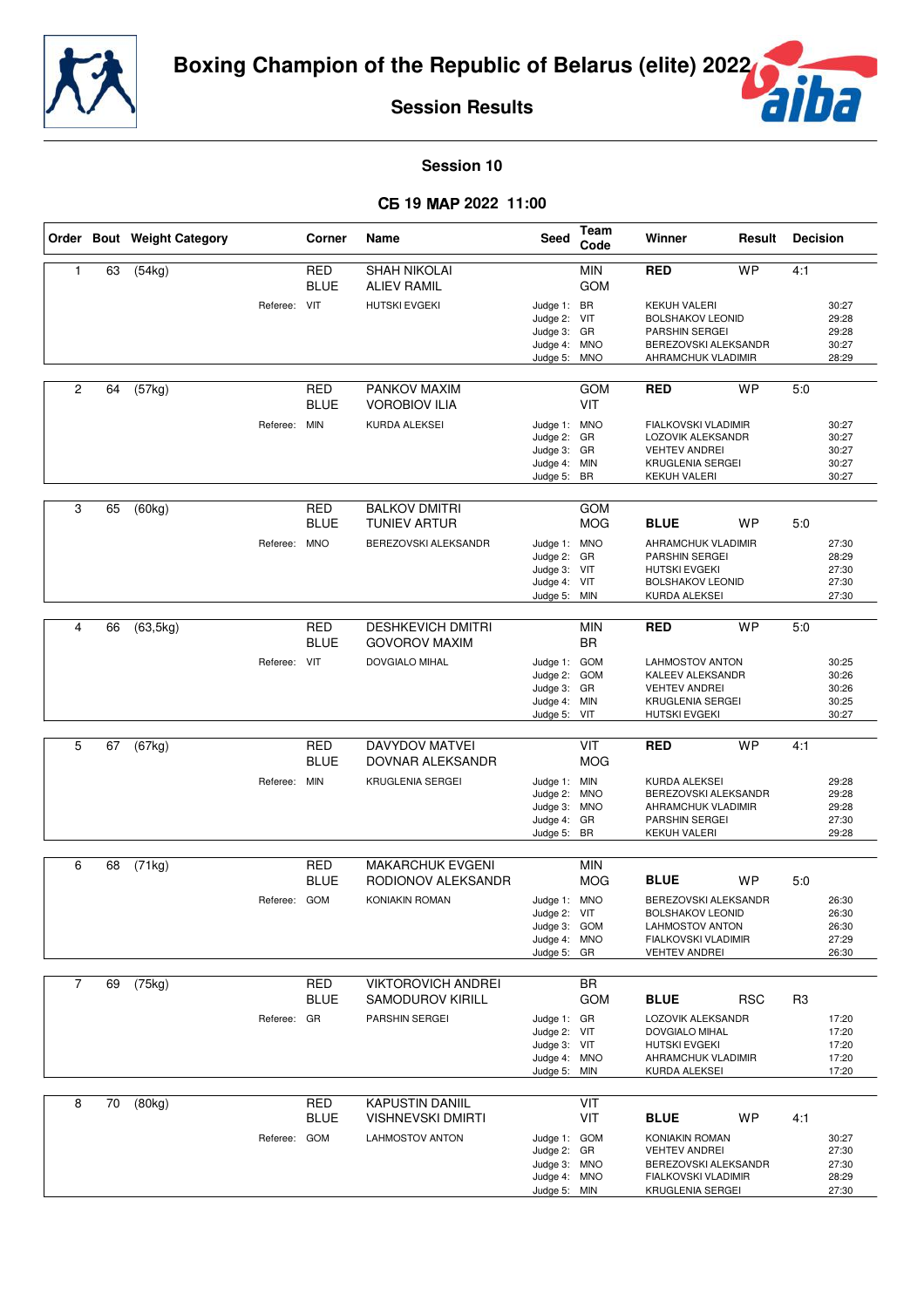



### **Session 10**

### - **19 2022 11:00**

|    |    | Order Bout Weight Category |          | <b>Corner</b>             | Name                                              | Seed                                                                | Team<br>Code                                        | Winner                                                                                                               | Result     | <b>Decision</b> |                                           |
|----|----|----------------------------|----------|---------------------------|---------------------------------------------------|---------------------------------------------------------------------|-----------------------------------------------------|----------------------------------------------------------------------------------------------------------------------|------------|-----------------|-------------------------------------------|
| 9  | 71 | (86kg)                     |          | <b>RED</b><br><b>BLUE</b> | <b>MASALOV ANDREI</b><br><b>GRAKOV IGOR</b>       |                                                                     | <b>GR</b><br>VIT                                    | <b>RED</b>                                                                                                           | <b>RSC</b> | R <sub>2</sub>  |                                           |
|    |    |                            | Referee: | GOM                       | <b>KALEEV ALEKSANDR</b>                           | Judge 1:<br>Judge 2:<br>Judge 3:<br>Judge 4:<br>Judge 5: MNO        | <b>MNO</b><br><b>MIN</b><br><b>GOM</b><br><b>BR</b> | AHRAMCHUK VLADIMIR<br>KURDA ALEKSEI<br><b>KONIAKIN ROMAN</b><br><b>KEKUH VALERI</b><br><b>FIALKOVSKI VLADIMIR</b>    |            |                 | 10:7<br>10:7<br>10:7<br>10:8<br>10:7      |
| 10 | 72 | (92kg)                     |          | RED<br><b>BLUE</b>        | SMIAGLIKOV VLADISLAV<br>NAGORNYI NIKITA           |                                                                     | <b>GOM</b><br><b>GOM</b>                            | <b>RED</b>                                                                                                           | <b>WP</b>  | 5:0             |                                           |
|    |    |                            | Referee: | VIT                       | <b>BOLSHAKOV LEONID</b>                           | Judge 1: VIT<br>Judge 2: GR<br>Judge 3: MNO<br>Judge 4:<br>Judge 5: | <b>MIN</b><br>GR                                    | <b>HUTSKI EVGEKI</b><br><b>VEHTEV ANDREI</b><br>BEREZOVSKI ALEKSANDR<br><b>KRUGLENIA SERGEI</b><br>LOZOVIK ALEKSANDR |            |                 | 30:27<br>30:27<br>30:27<br>30:27<br>30:27 |
| 11 | 73 | $(+92kg)$                  |          | <b>RED</b><br><b>BLUE</b> | <b>RUDKEVICH DMITRI</b><br><b>CHVARKOV VIKTOR</b> |                                                                     | <b>BR</b><br><b>GOM</b>                             | <b>BLUE</b>                                                                                                          | <b>WP</b>  | 5:0             |                                           |
|    |    |                            | Referee: | <b>MNO</b>                | <b>FIALKOVSKI VLADIMIR</b>                        | Judge 1:<br>Judge 2: GR<br>Judge 3:<br>Judge 4:<br>Judge 5: GR      | VIT<br><b>MNO</b><br>MIN                            | DOVGIALO MIHAL<br>LOZOVIK ALEKSANDR<br>AHRAMCHUK VLADIMIR<br><b>KURDA ALEKSEI</b><br><b>VEHTEV ANDREI</b>            |            |                 | 28:29<br>28:29<br>27:30<br>27:30<br>28:29 |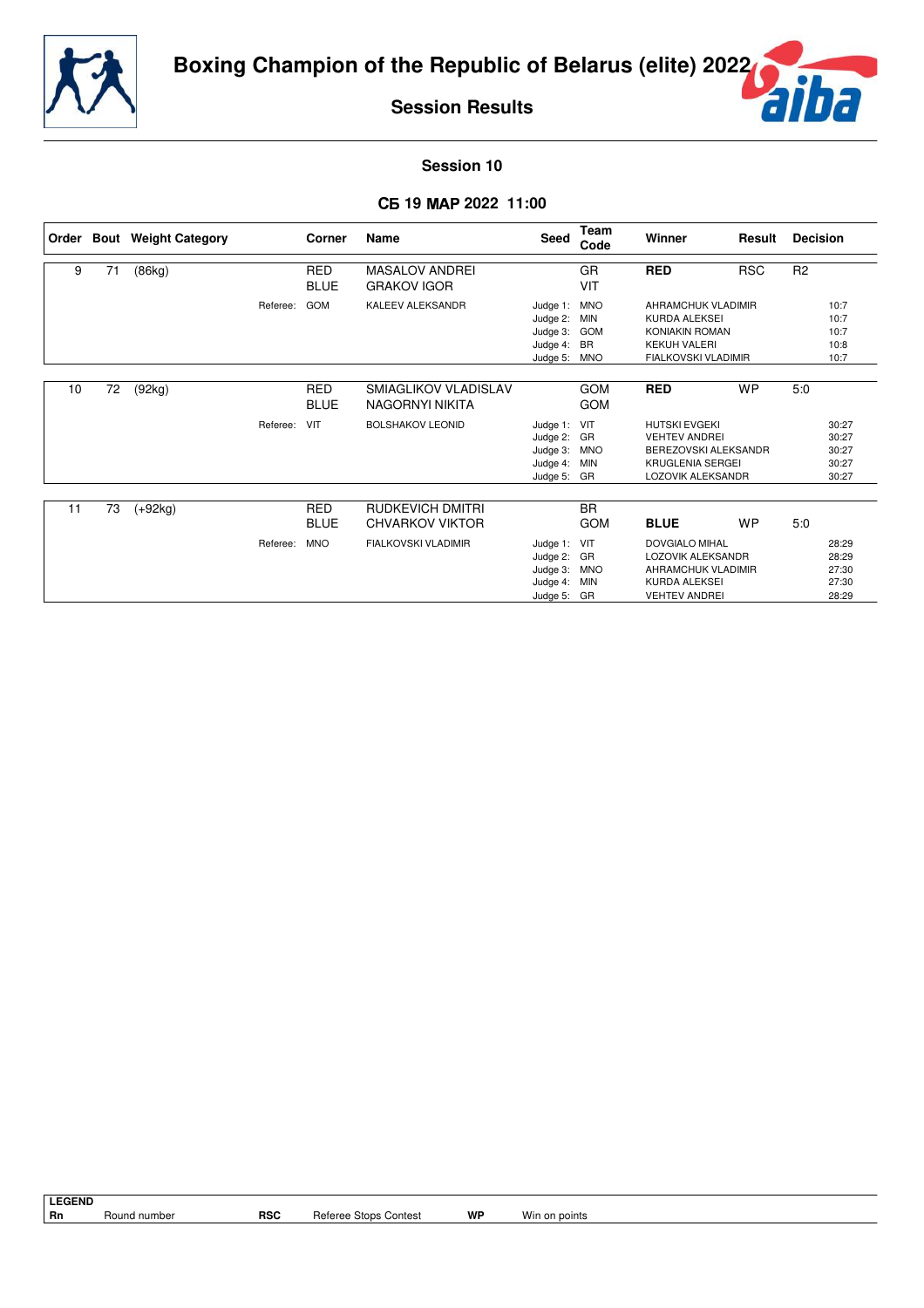



# **Medallists by Weight Category**

## **As of** - **19 2022**

## **After 19 of 19 Events**

| <b>Weight Category</b> | Date             | Medal         | Name                        | <b>Team Code</b> |
|------------------------|------------------|---------------|-----------------------------|------------------|
| (48Wkg)                | <b>4T 17 MAP</b> | <b>GOLD</b>   | <b>DERENOK DARIA</b>        | <b>GOM</b>       |
|                        |                  | <b>SILVER</b> | KOMOROVA DARIA              | GOM              |
| (50Wkg)                | <b>4T 17 MAP</b> | <b>GOLD</b>   | <b>BURIM YANA</b>           | <b>MIN</b>       |
|                        |                  | <b>SILVER</b> | <b>ILIASOVA ANNA</b>        | <b>MIN</b>       |
| (54Wkg)                | <b>4T 17 MAP</b> | <b>GOLD</b>   | KARPOVICH ALEKSANDRA        | <b>MIN</b>       |
|                        |                  | <b>SILVER</b> | <b>TEREHOVA OLGA</b>        | GR               |
|                        |                  | <b>BRONZE</b> | KLIUYKOVA YAROSLAVA         | VIT              |
|                        |                  | <b>BRONZE</b> | VINOGRADOVA IRINA           | <b>GOM</b>       |
| (57Wkg)                | <b>4T 17 MAP</b> | <b>GOLD</b>   | <b>MULIARCHIK MARINA</b>    | GR               |
|                        |                  | <b>SILVER</b> | <b>TADEUSH ANNA</b>         | <b>MOG</b>       |
|                        |                  | <b>BRONZE</b> | TSYRKUNOVA KRISTINA         | <b>MIN</b>       |
| (60Wkg)                | <b>4T 17 MAP</b> | <b>GOLD</b>   | STARODUB ALLA               | <b>MIN</b>       |
|                        |                  | <b>SILVER</b> | NOVOSHINSKAYA YANA          | <b>MIN</b>       |
|                        |                  | <b>BRONZE</b> | <b>BAZYLEVICH DARIA</b>     | GOM              |
|                        |                  | <b>BRONZE</b> | <b>TELIMAN VIKTORIYA</b>    | <b>GOM</b>       |
| (63Wkg)                | <b>4T 17 MAP</b> | GOLD          | STRIZHAK VALERIYA           | GOM              |
|                        |                  | <b>SILVER</b> | AKSENOVA ANTONINA           | GOM              |
| (66Wkg)                | <b>4T 17 MAP</b> | <b>GOLD</b>   | ASMASLOVSKAYA DARIA         | VIT              |
|                        |                  | <b>SILVER</b> | SITNIKOVA ALEKSANDRA        | <b>MIN</b>       |
|                        |                  | <b>BRONZE</b> | PORSHIEVA ALINA             | GOM              |
| $(+81Wkg)$             | <b>4T 17 MAP</b> | <b>GOLD</b>   | <b>AKULO EKATERINA</b>      | <b>MIN</b>       |
|                        |                  | <b>SILVER</b> | <b>TRETIAK EKATERINA</b>    | <b>MIN</b>       |
| (54kg)                 | <b>C5 19 MAP</b> | <b>GOLD</b>   | SHAH NIKOLAI                | <b>MIN</b>       |
|                        |                  | <b>SILVER</b> | <b>ALIEV RAMIL</b>          | <b>GOM</b>       |
|                        |                  | <b>BRONZE</b> | <b>AVERCHENKO EFIM</b>      | VIT              |
|                        |                  | <b>BRONZE</b> | SMOLOVSKI VLADISLAV         | <b>MOG</b>       |
|                        | <b>C5 19 MAP</b> | <b>GOLD</b>   | PANKOV MAXIM                | <b>GOM</b>       |
| (57kg)                 |                  | <b>SILVER</b> | <b>VOROBIOV ILIA</b>        | VIT              |
|                        | <b>CB 19 MAP</b> | <b>GOLD</b>   |                             | <b>MOG</b>       |
| (60kg)                 |                  |               | TUNIEV ARTUR                |                  |
|                        |                  | SILVER        | <b>BALKOV DMITRI</b>        | <b>GOM</b>       |
|                        |                  | <b>BRONZE</b> | <b>GRITSUK MATVEI</b>       | VIT              |
|                        |                  | <b>BRONZE</b> | <b>LEVANKOV KIRILL</b>      | <b>MOG</b>       |
| (63, 5kg)              | CB 19 MAP        | GOLD          | <b>DESHKEVICH DMITRI</b>    | MIN              |
|                        |                  | <b>SILVER</b> | <b>GOVOROV MAXIM</b>        | <b>BR</b>        |
|                        |                  | <b>BRONZE</b> | <b>VOLCHIOK VADIM</b>       | <b>MIN</b>       |
|                        |                  | <b>BRONZE</b> | <b>ASANOV DMITRI</b>        | <b>MNO</b>       |
| (67kg)                 | <b>CB 19 MAP</b> | <b>GOLD</b>   | DAVYDOV MATVEI              | VIT              |
|                        |                  | <b>SILVER</b> | DOVNAR ALEKSANDR            | <b>MOG</b>       |
|                        |                  | <b>BRONZE</b> | ZAGOROVSKI KONSTANTIN       | MIN              |
|                        |                  | <b>BRONZE</b> | <b>KRUKOVSKI YAN</b>        | VIT              |
| (71kg)                 | CB 19 MAP        | GOLD          | RODIONOV ALEKSANDR          | <b>MOG</b>       |
|                        |                  | <b>SILVER</b> | <b>MAKARCHUK EVGENI</b>     | <b>MIN</b>       |
|                        |                  | <b>BRONZE</b> | SHISHKO MAXIM               | <b>BR</b>        |
|                        |                  | <b>BRONZE</b> | POLIAKOV DMITRI             | VIT              |
| (75kg)                 | CB 19 MAP        | GOLD          | <b>SAMODUROV KIRILL</b>     | <b>GOM</b>       |
|                        |                  | <b>SILVER</b> | <b>VIKTOROVICH ANDREI</b>   | <b>BR</b>        |
|                        |                  | <b>BRONZE</b> | <b>VIKTOROVICH IVAN</b>     | BR               |
|                        |                  | <b>BRONZE</b> | <b>BUCHKO NIKITA</b>        | VIT              |
| (80kg)                 | CB 19 MAP        | <b>GOLD</b>   | <b>VISHNEVSKI DMIRTI</b>    | VIT              |
|                        |                  | <b>SILVER</b> | <b>KAPUSTIN DANIIL</b>      | VIT              |
|                        |                  | <b>BRONZE</b> | <b>VISHNESKI VIACHESLAV</b> | VIT              |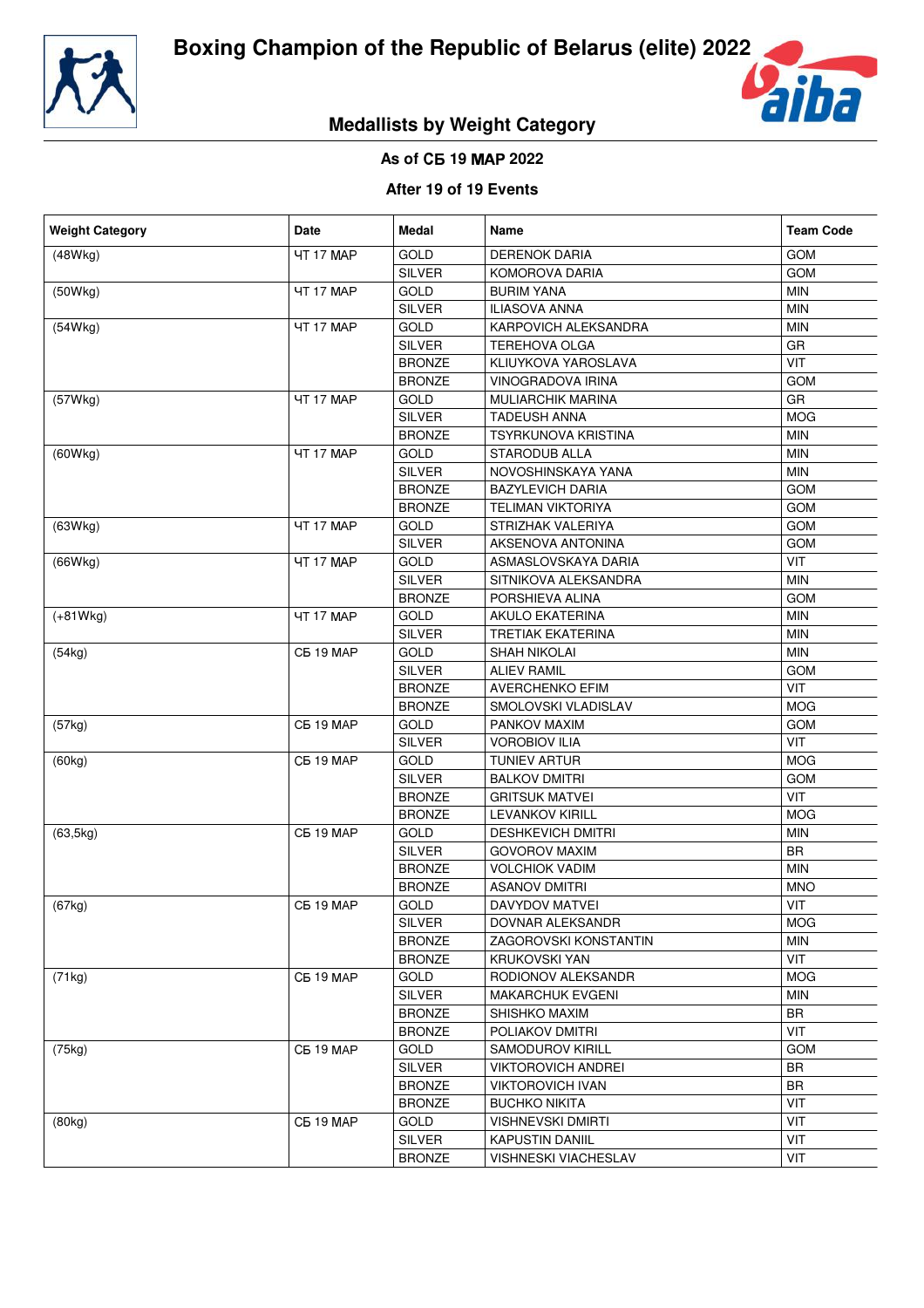



# **Medallists by Weight Category**

## **As of** - **19 2022**

| <b>Weight Category</b> | <b>Date</b>      | Medal         | <b>Name</b>                | <b>Team Code</b> |
|------------------------|------------------|---------------|----------------------------|------------------|
| (86kg)                 | <b>CB 19 MAP</b> | GOLD          | <b>MASALOV ANDREI</b>      | GR               |
|                        |                  | <b>SILVER</b> | <b>GRAKOV IGOR</b>         | VIT              |
|                        |                  | <b>BRONZE</b> | <b>GERMAN ALEKSANDR</b>    | <b>BR</b>        |
|                        |                  | <b>BRONZE</b> | <b>OSTANIN VITALI</b>      | <b>GOM</b>       |
| (92kg)                 | <b>CE 19 MAP</b> | <b>GOLD</b>   | SMIAGLIKOV VLADISLAV       | <b>GOM</b>       |
|                        |                  | <b>SILVER</b> | NAGORNYI NIKITA            | <b>GOM</b>       |
|                        |                  | <b>BRONZE</b> | <b>BRODETSKI VLADISLAV</b> | <b>MOG</b>       |
| $(+92kg)$              | <b>CE 19 MAP</b> | <b>GOLD</b>   | CHVARKOV VIKTOR            | <b>GOM</b>       |
|                        |                  | <b>SILVER</b> | RUDKEVICH DMITRI           | <b>BR</b>        |
|                        |                  | <b>BRONZE</b> | <b>CHERNOV PIOTR</b>       | <b>MIN</b>       |
|                        |                  | <b>BRONZE</b> | <b>KALITA ARTIEM</b>       | VIT              |

**NOTES** Sorting order for ranked 3rd: from semifinals, first, loser against the gold medallist, second, loser against the silver medallist.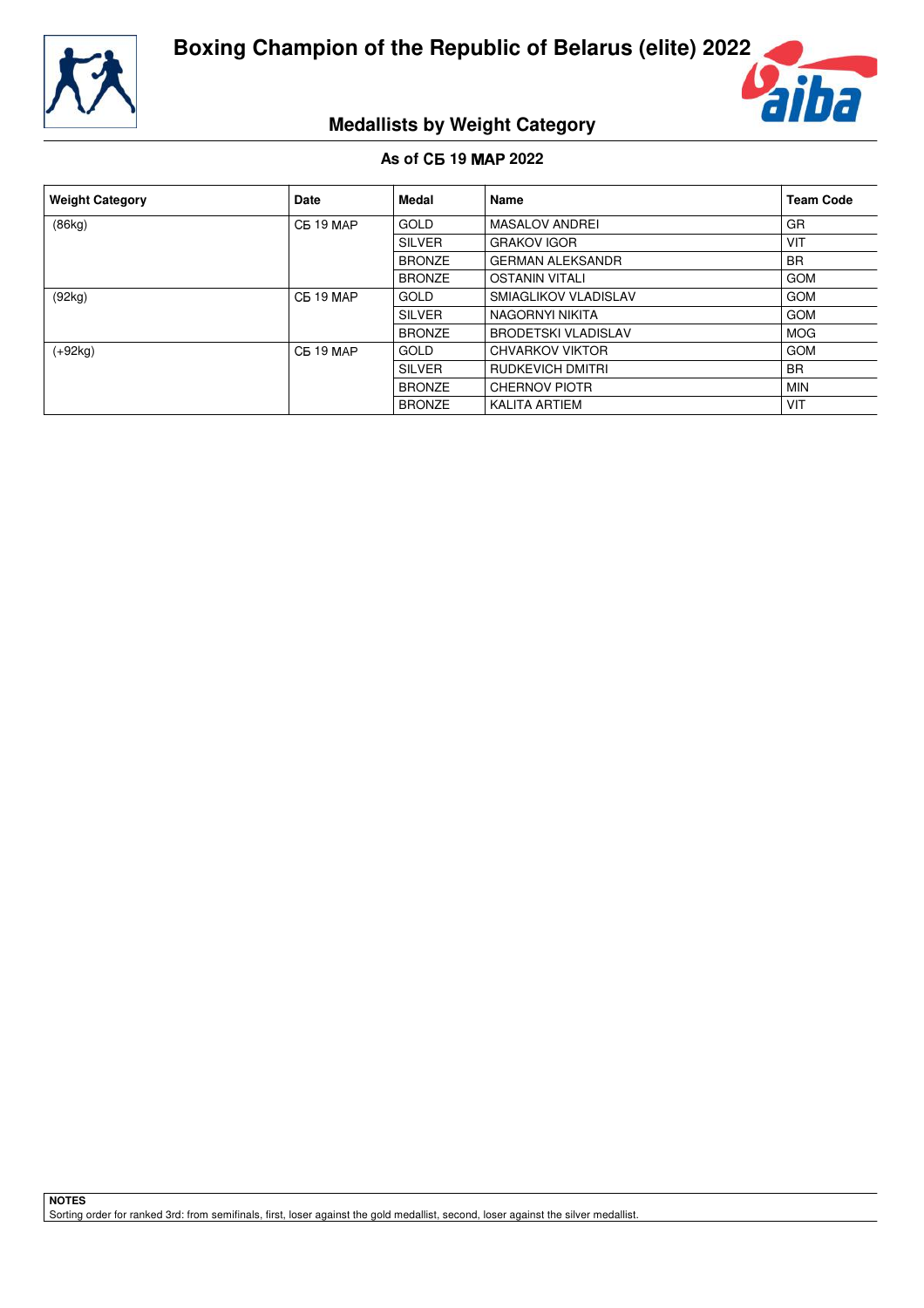

 **(48W kg)**



**Draw Sheet**

## **As of** - **19 2022**

|               |                       | <b>Number of boxers: 2</b> |                      | <b>Final</b> |
|---------------|-----------------------|----------------------------|----------------------|--------------|
| <b>Finals</b> |                       |                            |                      |              |
| Team          | Name                  | Seed                       |                      |              |
| <b>GOM</b>    | <b>DERENOK DARIA</b>  |                            | <b>DERENOK DARIA</b> |              |
| <b>GOM</b>    | <b>KOMOROVA DARIA</b> |                            | l WP 4:1<br>Bout     |              |

| Standings:    |             |
|---------------|-------------|
| 1. DERENOK D  | (GOM)Gold   |
| 2. KOMOROVA D | (GOM)Silver |
|               |             |
|               |             |

**NOTES**

Sorting order for ranked 3rd: from semifinals, first, loser against the gold medallist, second, loser against the silver medallist. For ranked 5th: from quarterfinals, same criteria<br>to list the first two losers and then, l

**LEGEND**

**Win on points**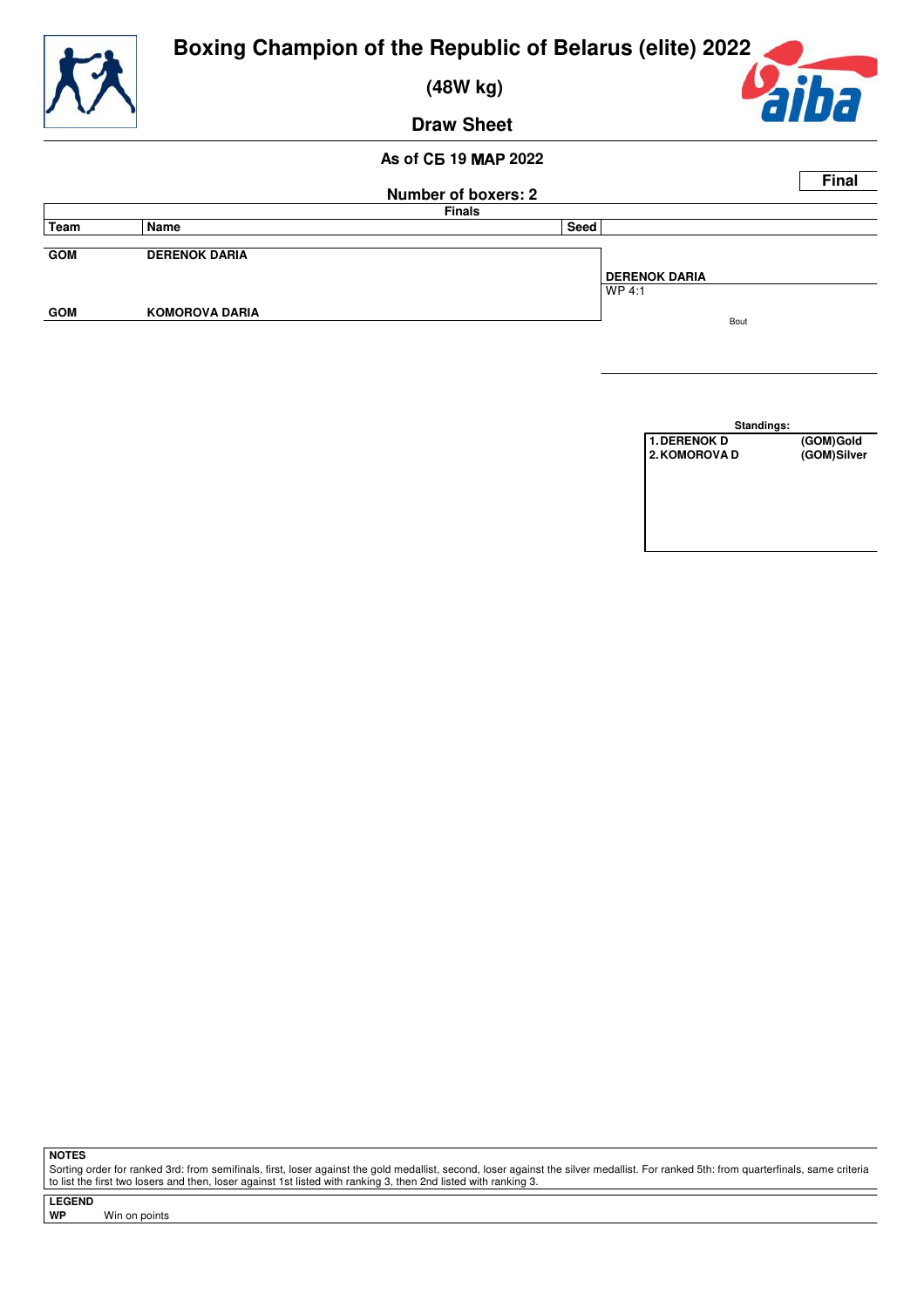

 **(50W kg)**



**Draw Sheet**

## **As of** - **19 2022**

|            |                      |                            |                   | <b>Final</b> |
|------------|----------------------|----------------------------|-------------------|--------------|
|            |                      | <b>Number of boxers: 2</b> |                   |              |
|            |                      | <b>Finals</b>              |                   |              |
| Team       | Name                 | Seed                       |                   |              |
| <b>MIN</b> | <b>BURIM YANA</b>    |                            |                   |              |
|            |                      |                            | <b>BURIM YANA</b> |              |
|            |                      |                            | RSC R3            |              |
| <b>MIN</b> | <b>ILIASOVA ANNA</b> |                            | Bout              |              |
|            |                      |                            |                   |              |

|               | Standings: |              |
|---------------|------------|--------------|
| 1. BURIM Y    |            | (MIN) Gold   |
| 2. ILIASOVA A |            | (MIN) Silver |

**NOTES**

Sorting order for ranked 3rd: from semifinals, first, loser against the gold medallist, second, loser against the silver medallist. For ranked 5th: from quarterfinals, same criteria to list the first two losers and then, loser against 1st listed with ranking 3, then 2nd listed with ranking 3.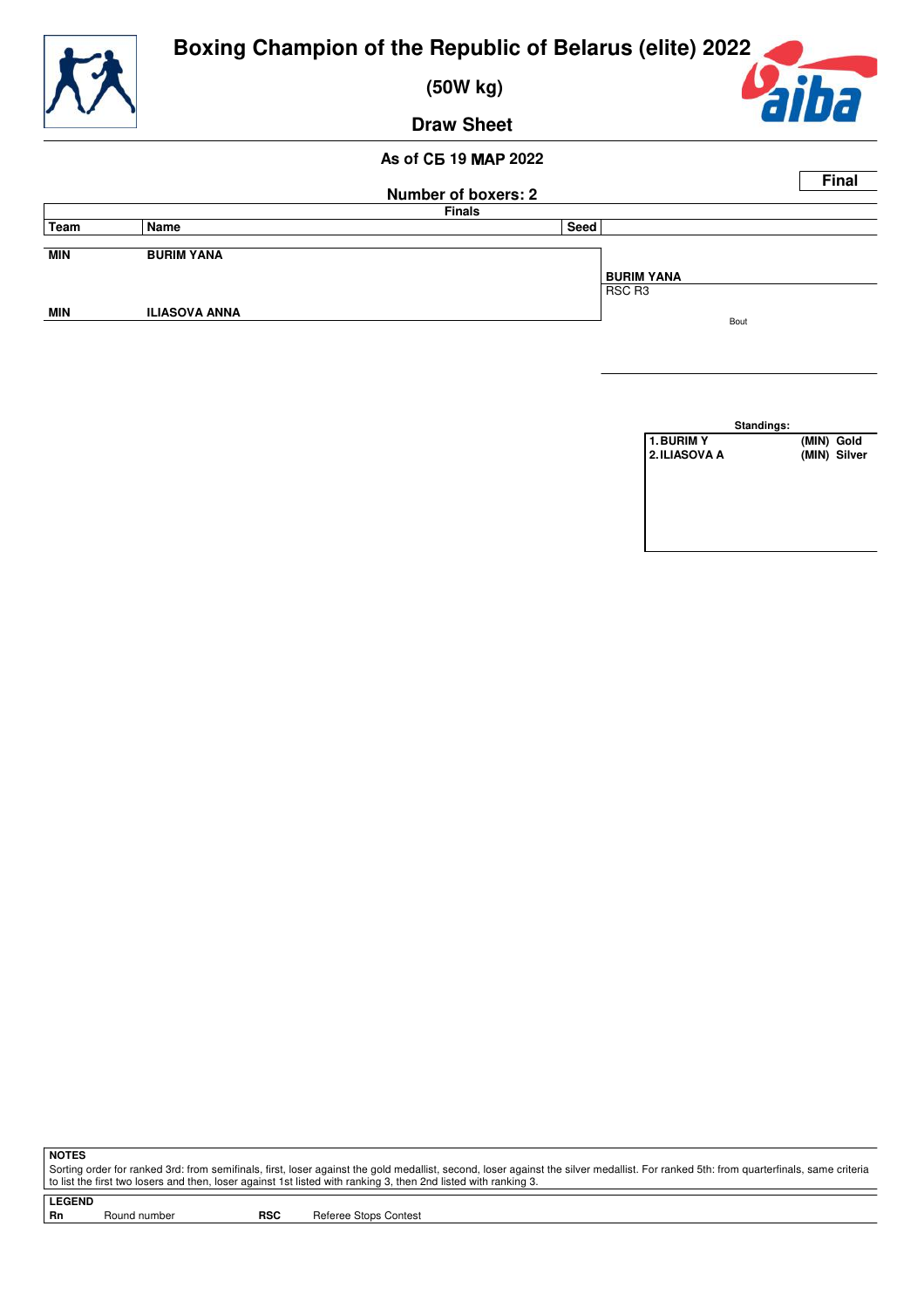



 **(54W kg)**



**Draw Sheet**

## **As of** - **19 2022**



| <b>NOTES</b>  |                                                                                                                                                                                       |            |                       |    |               |  |
|---------------|---------------------------------------------------------------------------------------------------------------------------------------------------------------------------------------|------------|-----------------------|----|---------------|--|
|               | Sorting order for ranked 3rd: from semifinals, first, loser against the gold medallist, second, loser against the silver medallist. For ranked 5th: from quarterfinals, same criteria |            |                       |    |               |  |
|               | l to list the first two losers and then, loser against 1st listed with ranking 3, then 2nd listed with ranking 3.                                                                     |            |                       |    |               |  |
|               |                                                                                                                                                                                       |            |                       |    |               |  |
| <b>LEGEND</b> |                                                                                                                                                                                       |            |                       |    |               |  |
| - Rn          | Round number                                                                                                                                                                          | <b>RSC</b> | Referee Stops Contest | WP | Win on points |  |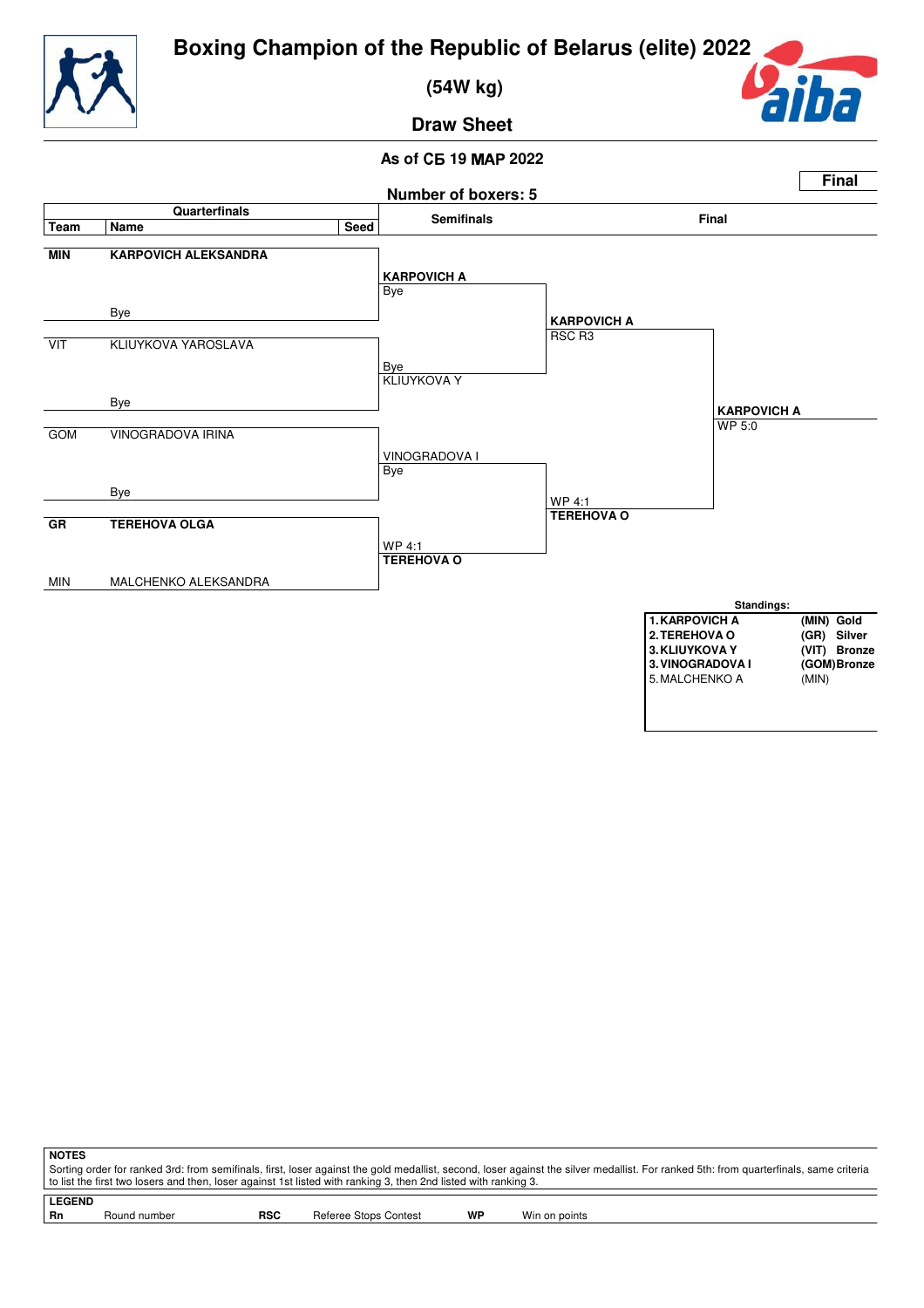

 **(57W kg)**



**Draw Sheet**

## **As of** - **19 2022**



**NOTES**

Sorting order for ranked 3rd: from semifinals, first, loser against the gold medallist, second, loser against the silver medallist. For ranked 5th: from quarterfinals, same criteria to list the first two losers and then, loser against 1st listed with ranking 3, then 2nd listed with ranking 3.

**LEGEND**

**Win on points**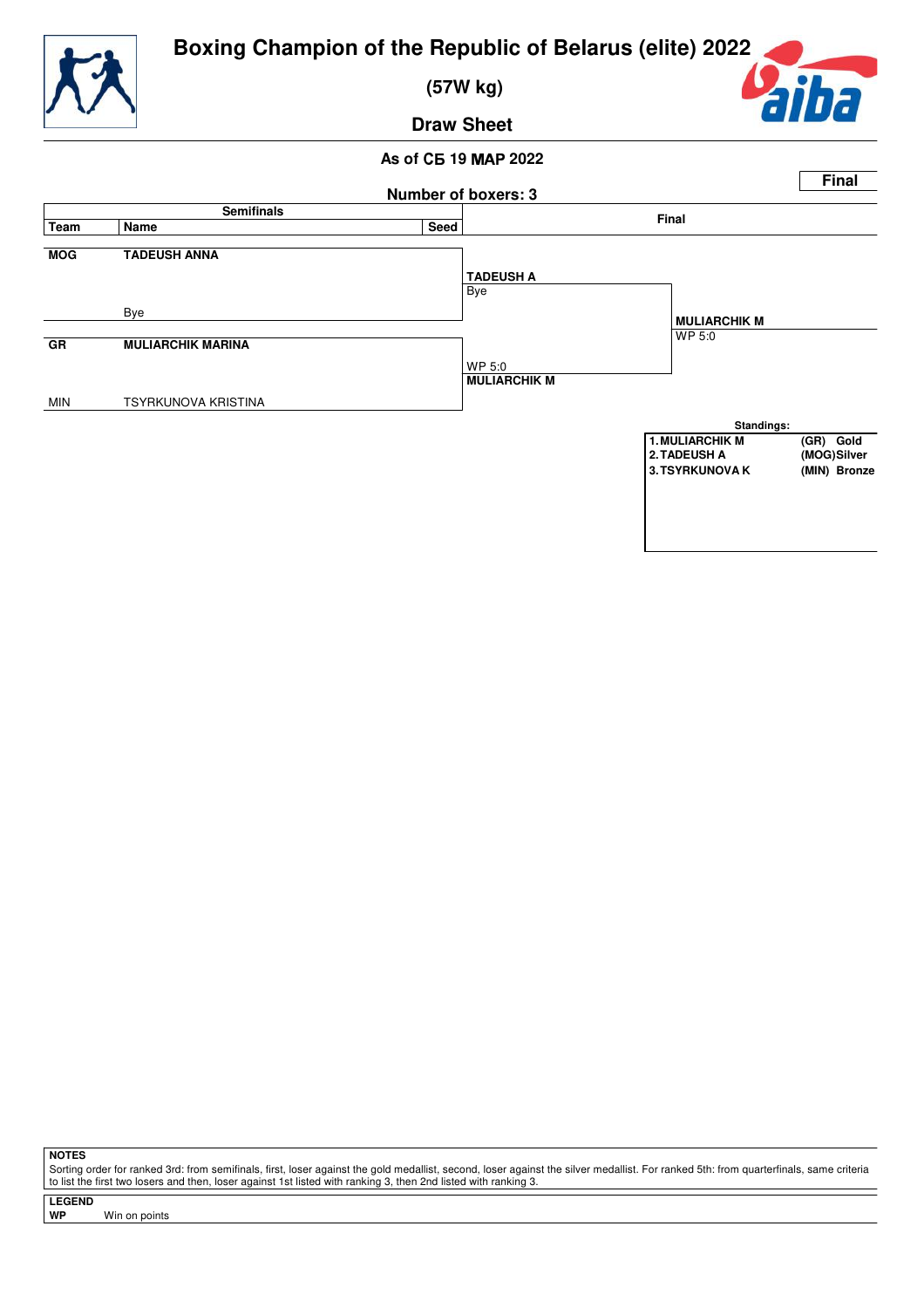



 **(60W kg)**



**Draw Sheet**

## **As of** - **19 2022**



| <b>NOTES</b>                                                                                                                                                                                                                                                                                             |         |    |              |    |          |    |               |  |
|----------------------------------------------------------------------------------------------------------------------------------------------------------------------------------------------------------------------------------------------------------------------------------------------------------|---------|----|--------------|----|----------|----|---------------|--|
| Sorting order for ranked 3rd: from semifinals, first, loser against the gold medallist, second, loser against the silver medallist. For ranked 5th: from quarterfinals, same criteria<br>to list the first two losers and then, loser against 1st listed with ranking 3, then 2nd listed with ranking 3. |         |    |              |    |          |    |               |  |
|                                                                                                                                                                                                                                                                                                          |         |    |              |    |          |    |               |  |
| <b>LEGEND</b>                                                                                                                                                                                                                                                                                            |         |    |              |    |          |    |               |  |
| <b>ABD</b>                                                                                                                                                                                                                                                                                               | Abandon | Rn | Round number | WO | Walkover | WP | Win on points |  |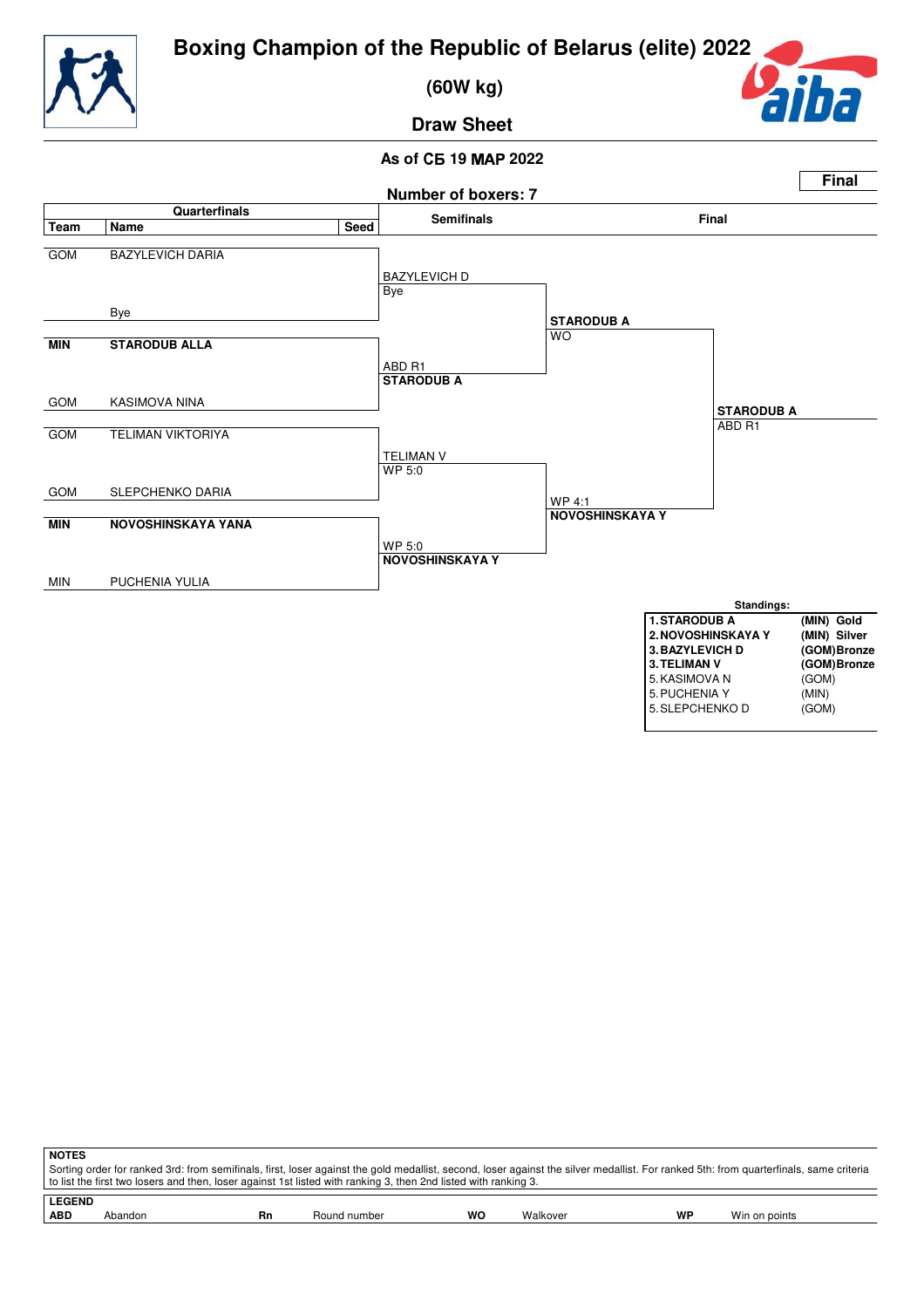

 **(63W kg)**



**Draw Sheet**

## **As of** - **19 2022**

|               |                          | <b>Number of boxers: 2</b> |                          | <b>Final</b> |
|---------------|--------------------------|----------------------------|--------------------------|--------------|
| <b>Finals</b> |                          |                            |                          |              |
| Team          | Name                     | Seed                       |                          |              |
| <b>GOM</b>    | <b>AKSENOVA ANTONINA</b> |                            | <b>STRIZHAK VALERIYA</b> |              |
|               |                          |                            | <b>WO</b>                |              |
| <b>GOM</b>    | <b>STRIZHAK VALERIYA</b> |                            | Bout                     |              |
|               |                          |                            |                          |              |

| Standings:<br>1. STRIZHAK V | (GOM)Gold   |
|-----------------------------|-------------|
|                             |             |
| 2. AKSENOVA A               | (GOM)Silver |

**NOTES**

Sorting order for ranked 3rd: from semifinals, first, loser against the gold medallist, second, loser against the silver medallist. For ranked 5th: from quarterfinals, same criteria<br>to list the first two losers and then, l

**LEGEND Walkover**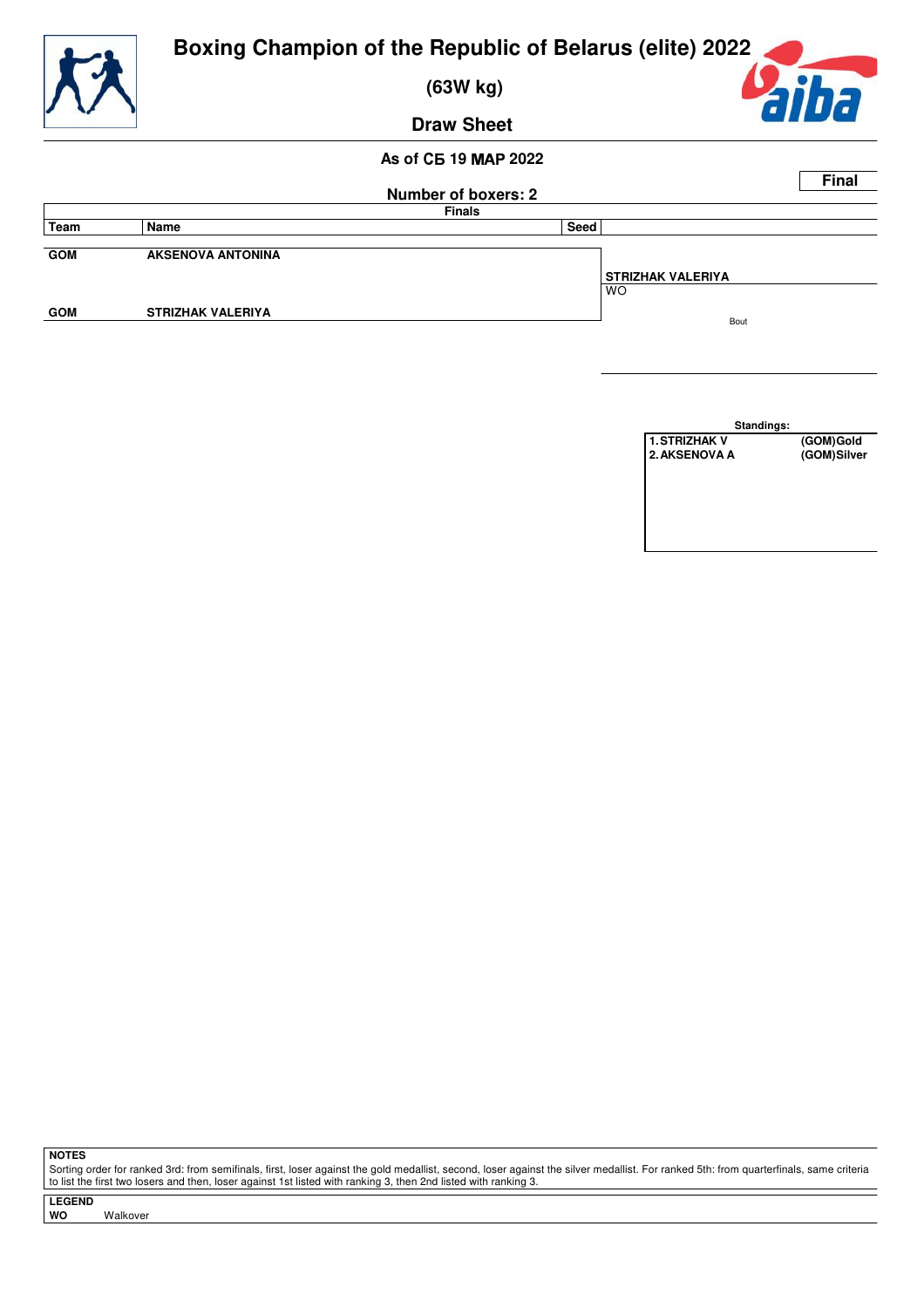

 **(66W kg)**



**Draw Sheet**

## **As of** - **19 2022**



**NOTES** Sorting order for ranked 3rd: from semifinals, first, loser against the gold medallist, second, loser against the silver medallist. For ranked 5th: from quarterfinals, same criteria to list the first two losers and then, loser against 1st listed with ranking 3, then 2nd listed with ranking 3.

**LEGEND** Round number **RSC** Referee Stops Contest **WP** Win on points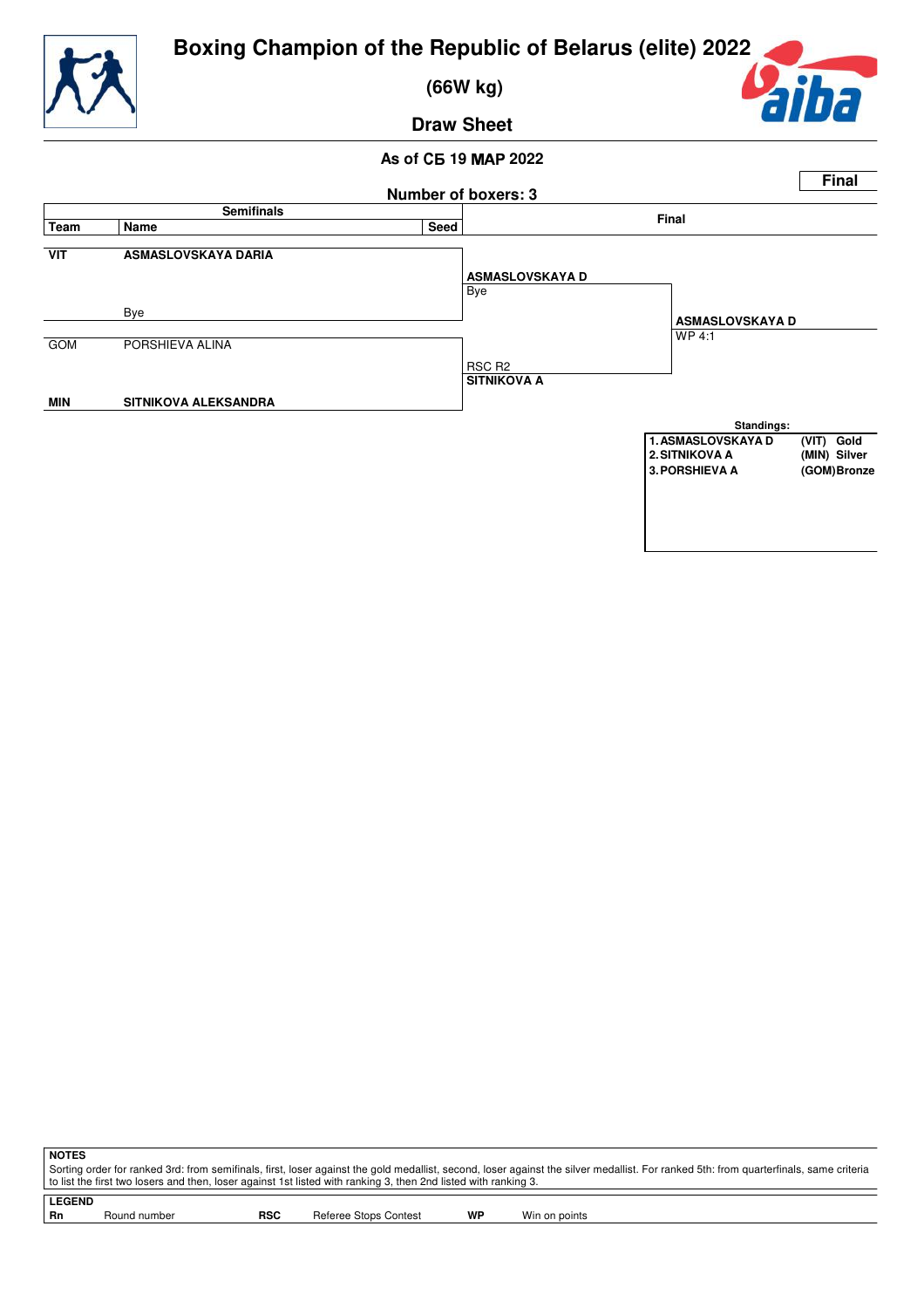

 **(+81W kg)**



**Draw Sheet**

## **As of** - **19 2022**

|            |                          |                            | <b>Final</b>           |
|------------|--------------------------|----------------------------|------------------------|
|            |                          | <b>Number of boxers: 2</b> |                        |
|            |                          | <b>Finals</b>              |                        |
| Team       | Name                     | Seed                       |                        |
|            |                          |                            |                        |
| <b>MIN</b> | <b>TRETIAK EKATERINA</b> |                            |                        |
|            |                          |                            | <b>AKULO EKATERINA</b> |
|            |                          |                            | <b>WO</b>              |
| <b>MIN</b> | <b>AKULO EKATERINA</b>   |                            |                        |
|            |                          |                            | Bout                   |
|            |                          |                            |                        |



**NOTES**

Sorting order for ranked 3rd: from semifinals, first, loser against the gold medallist, second, loser against the silver medallist. For ranked 5th: from quarterfinals, same criteria to list the first two losers and then, loser against 1st listed with ranking 3, then 2nd listed with ranking 3.

**LEGEND Walkover**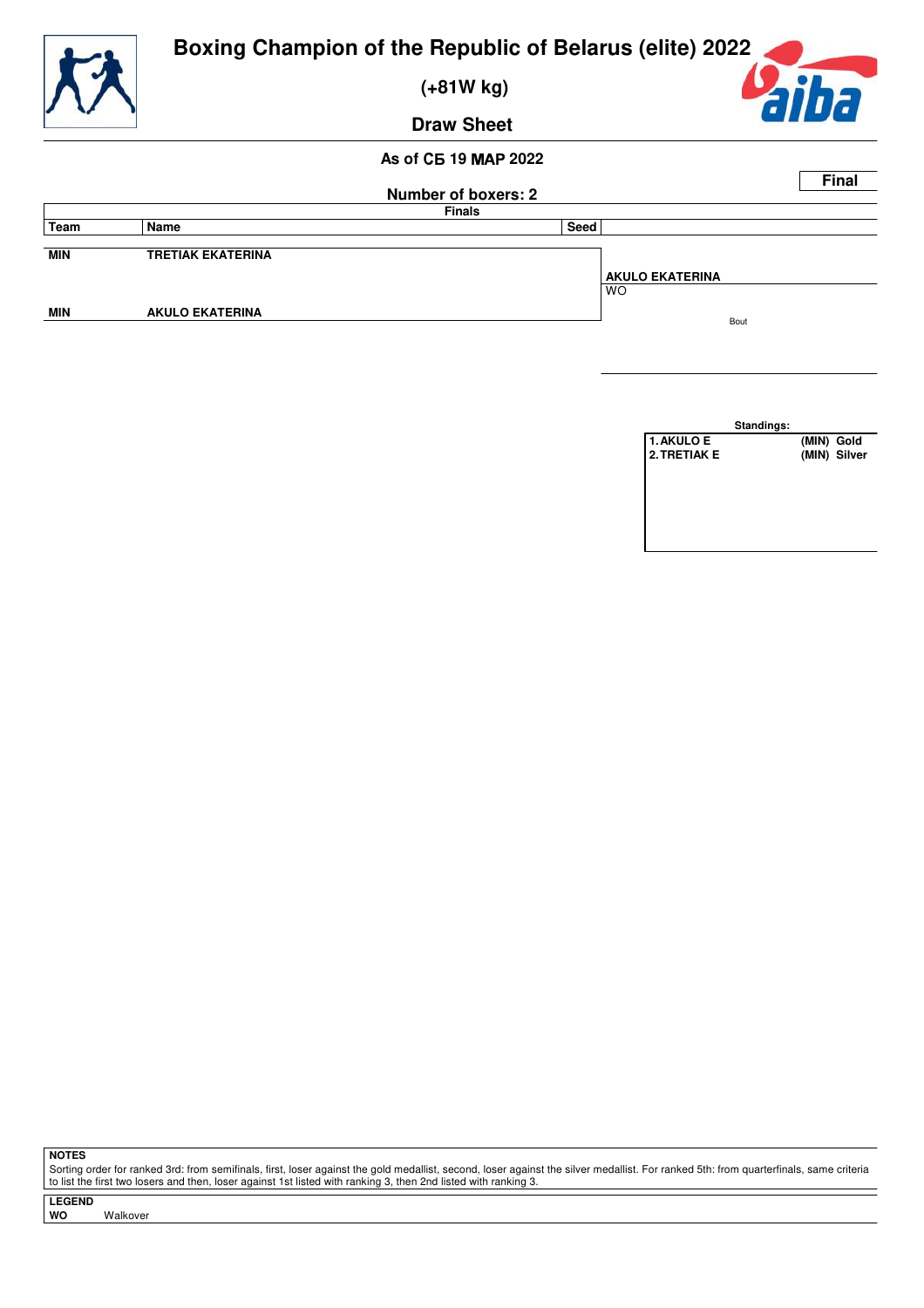

 **(54 kg)**



**Draw Sheet**

## **As of** - **19 2022**



**NOTES**

Sorting order for ranked 3rd: from semifinals, first, loser against the gold medallist, second, loser against the silver medallist. For ranked 5th: from quarterfinals, same criteria to list the first two losers and then, loser against 1st listed with ranking 3, then 2nd listed with ranking 3.

**LEGEND**

Walkover **WP** Win on points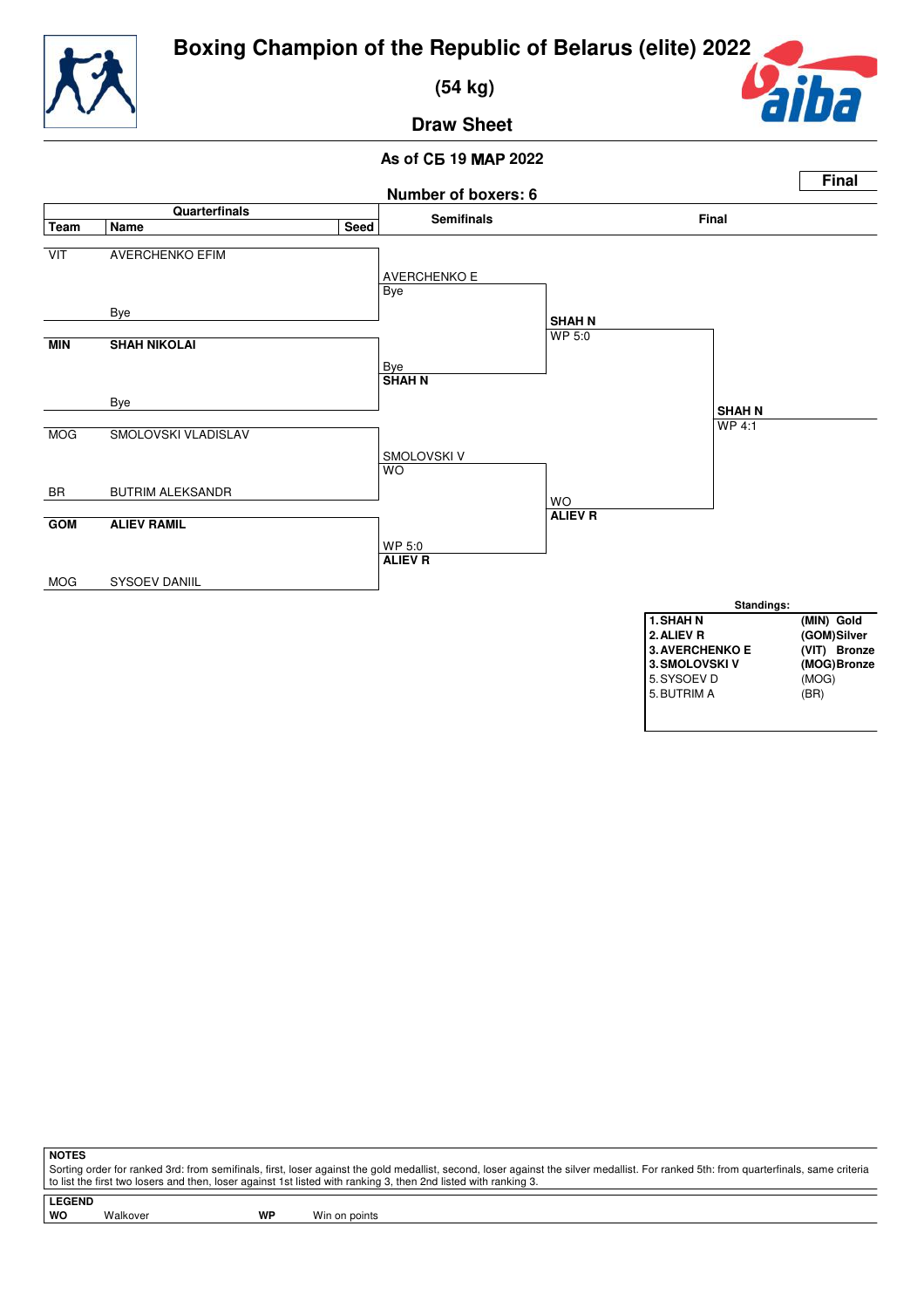

 **(57 kg)**



**Draw Sheet**

## **As of** - **19 2022**

|               |                      |                            | <b>Final</b> |  |
|---------------|----------------------|----------------------------|--------------|--|
|               |                      | <b>Number of boxers: 2</b> |              |  |
| <b>Finals</b> |                      |                            |              |  |
| Team          | Name                 | Seed                       |              |  |
|               |                      |                            |              |  |
| <b>GOM</b>    | <b>PANKOV MAXIM</b>  |                            |              |  |
|               |                      |                            | PANKOV MAXIM |  |
|               |                      |                            | WP 5:0       |  |
| VIT           | <b>VOROBIOV ILIA</b> |                            |              |  |
|               |                      |                            | Bout         |  |



**NOTES**

Sorting order for ranked 3rd: from semifinals, first, loser against the gold medallist, second, loser against the silver medallist. For ranked 5th: from quarterfinals, same criteria to list the first two losers and then, loser against 1st listed with ranking 3, then 2nd listed with ranking 3.

**LEGEND**

**Win on points**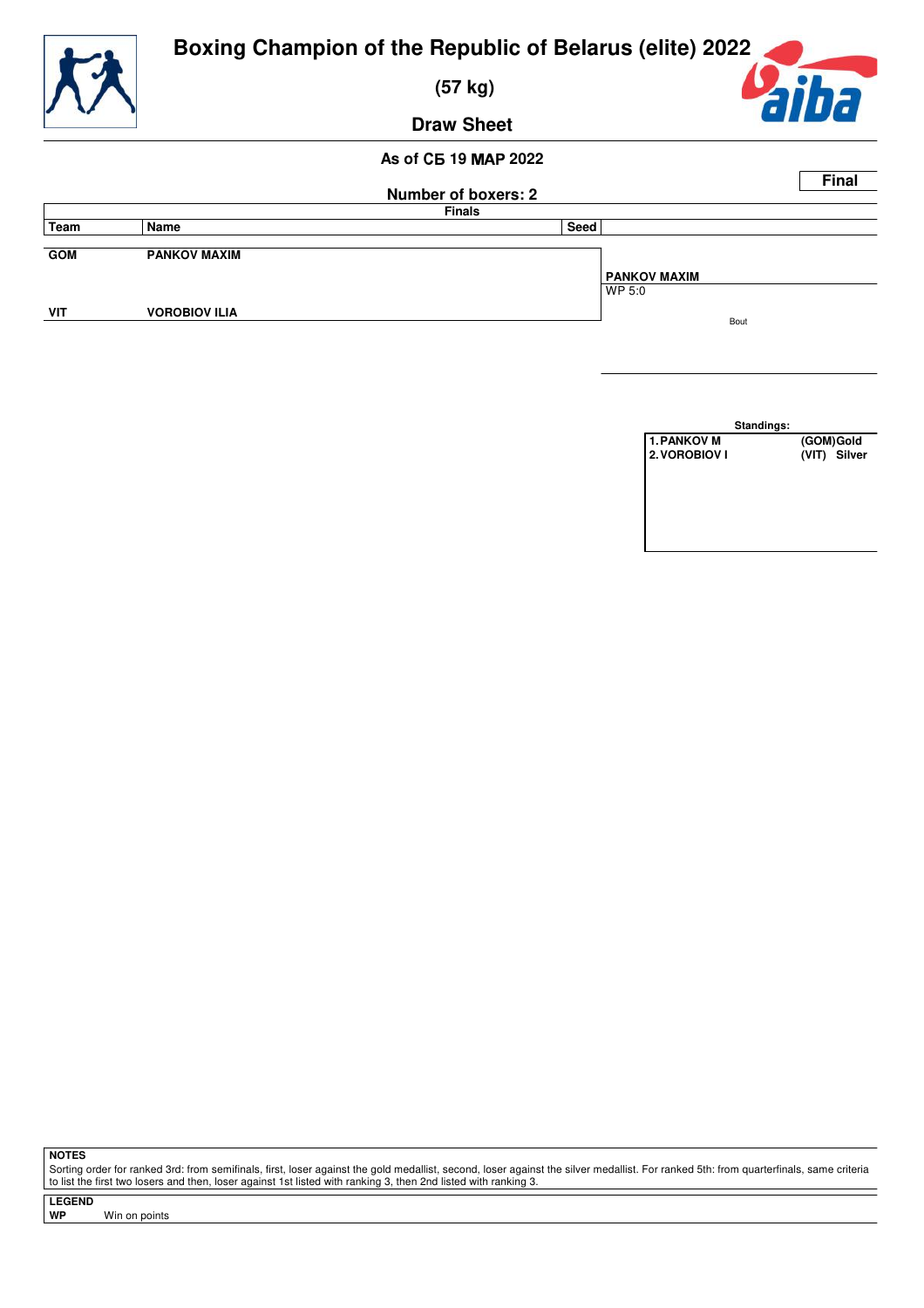

 **(60 kg)**



**Draw Sheet**

## **As of** - **19 2022**



| ∣ NOTES       |                                                                                                                                                                                       |     |                       |    |          |    |               |  |  |  |
|---------------|---------------------------------------------------------------------------------------------------------------------------------------------------------------------------------------|-----|-----------------------|----|----------|----|---------------|--|--|--|
|               | Sorting order for ranked 3rd: from semifinals, first, loser against the gold medallist, second, loser against the silver medallist. For ranked 5th: from quarterfinals, same criteria |     |                       |    |          |    |               |  |  |  |
|               | to list the first two losers and then, loser against 1st listed with ranking 3, then 2nd listed with ranking 3.                                                                       |     |                       |    |          |    |               |  |  |  |
| <b>LEGEND</b> |                                                                                                                                                                                       |     |                       |    |          |    |               |  |  |  |
| l Rn          | Round number                                                                                                                                                                          | RSC | Referee Stops Contest | WO | Walkover | WP | Win on points |  |  |  |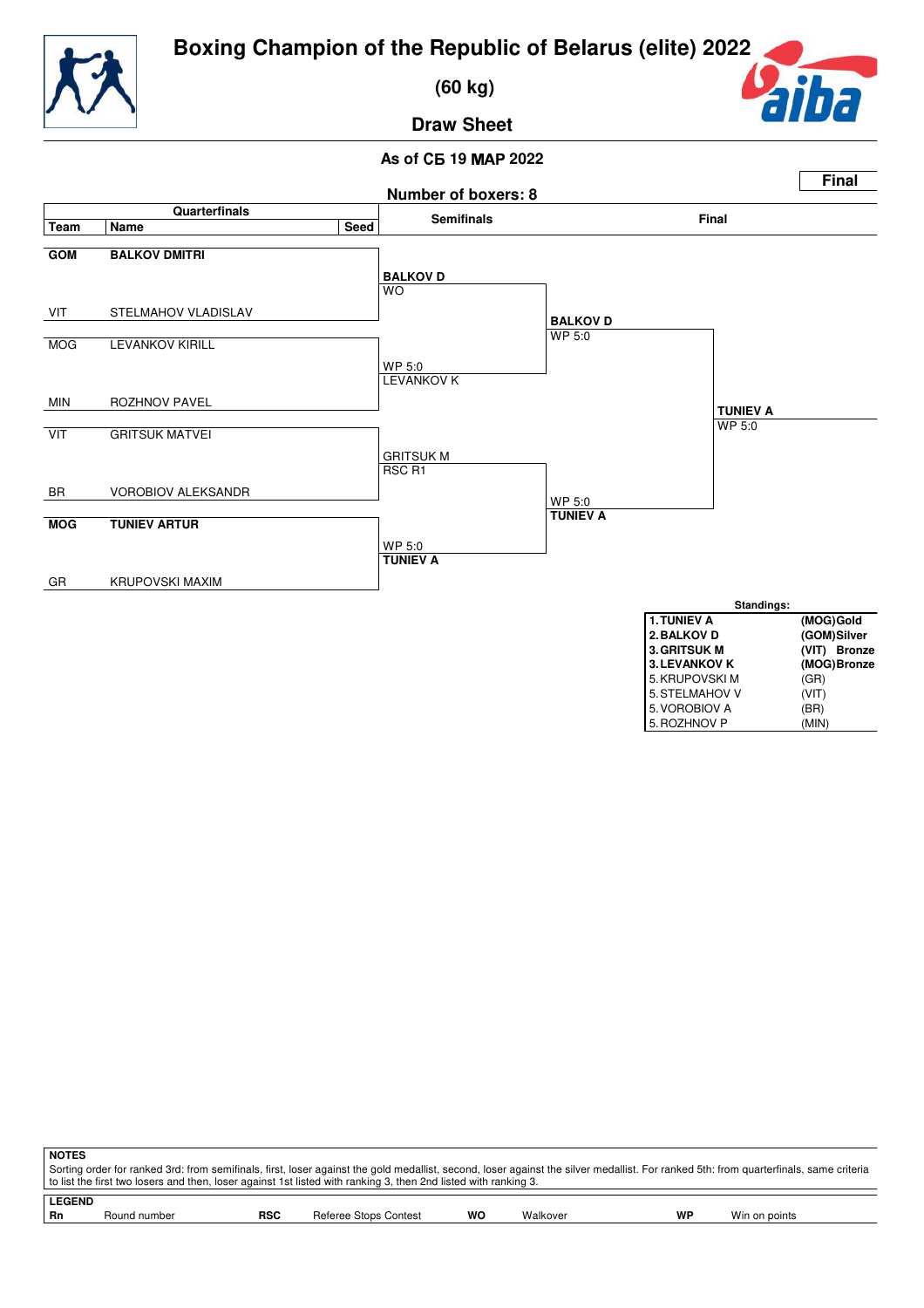



 **(63,5 kg)**



**Draw Sheet**

## **As of** - **19 2022**



**NOTES**

Sorting order for ranked 3rd: from semifinals, first, loser against the gold medallist, second, loser against the silver medallist. For ranked 5th: from quarterfinals, same criteria to list the first two losers and then, loser against 1st listed with ranking 3, then 2nd listed with ranking 3.

**LEGEND**

Walkover **WP** Win on points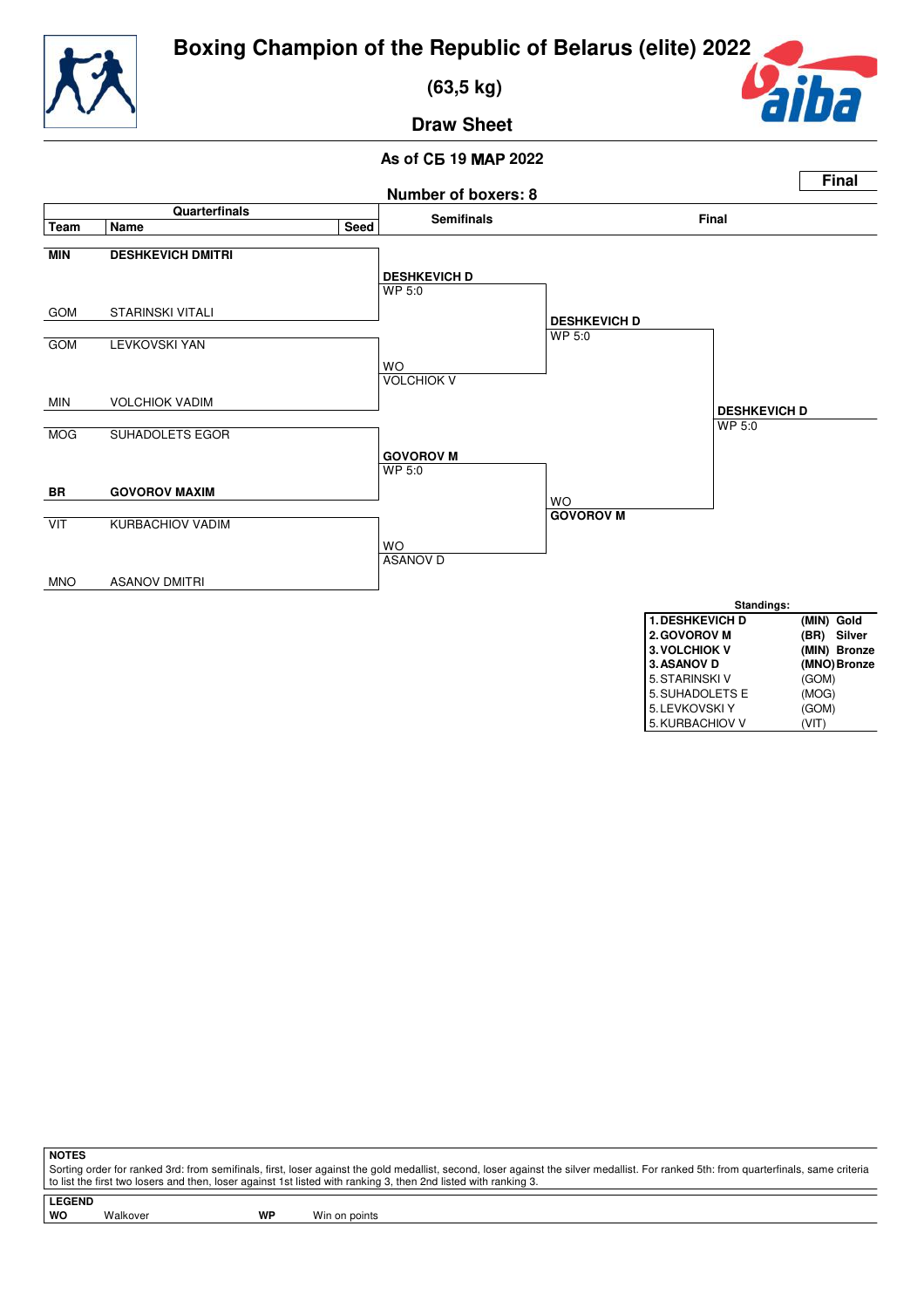

 **(67 kg)**



**Draw Sheet**

## **As of** - **19 2022**



Walkover **WP** Win on points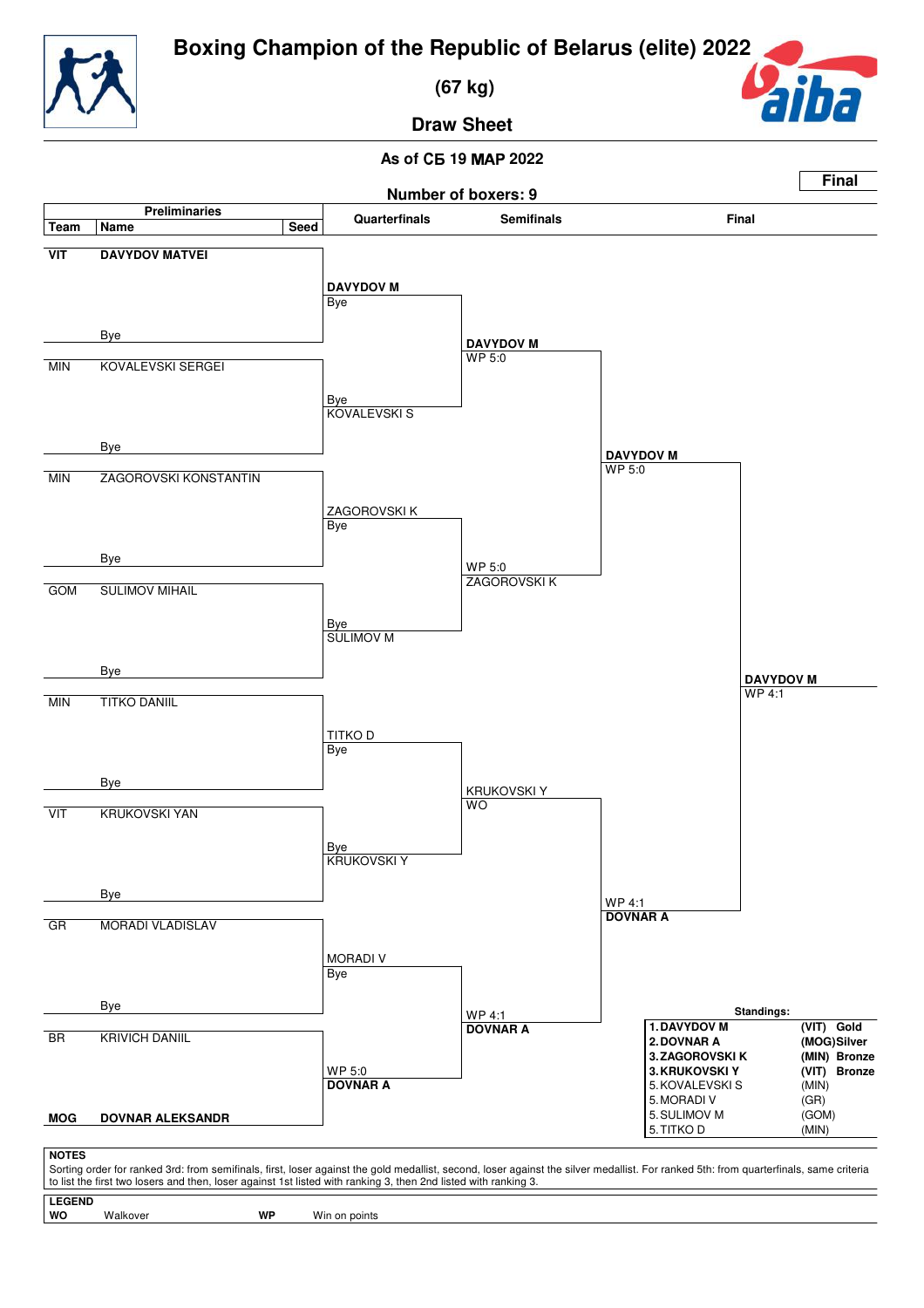

 **(71 kg)**



**Draw Sheet**

## **As of** - **19 2022**

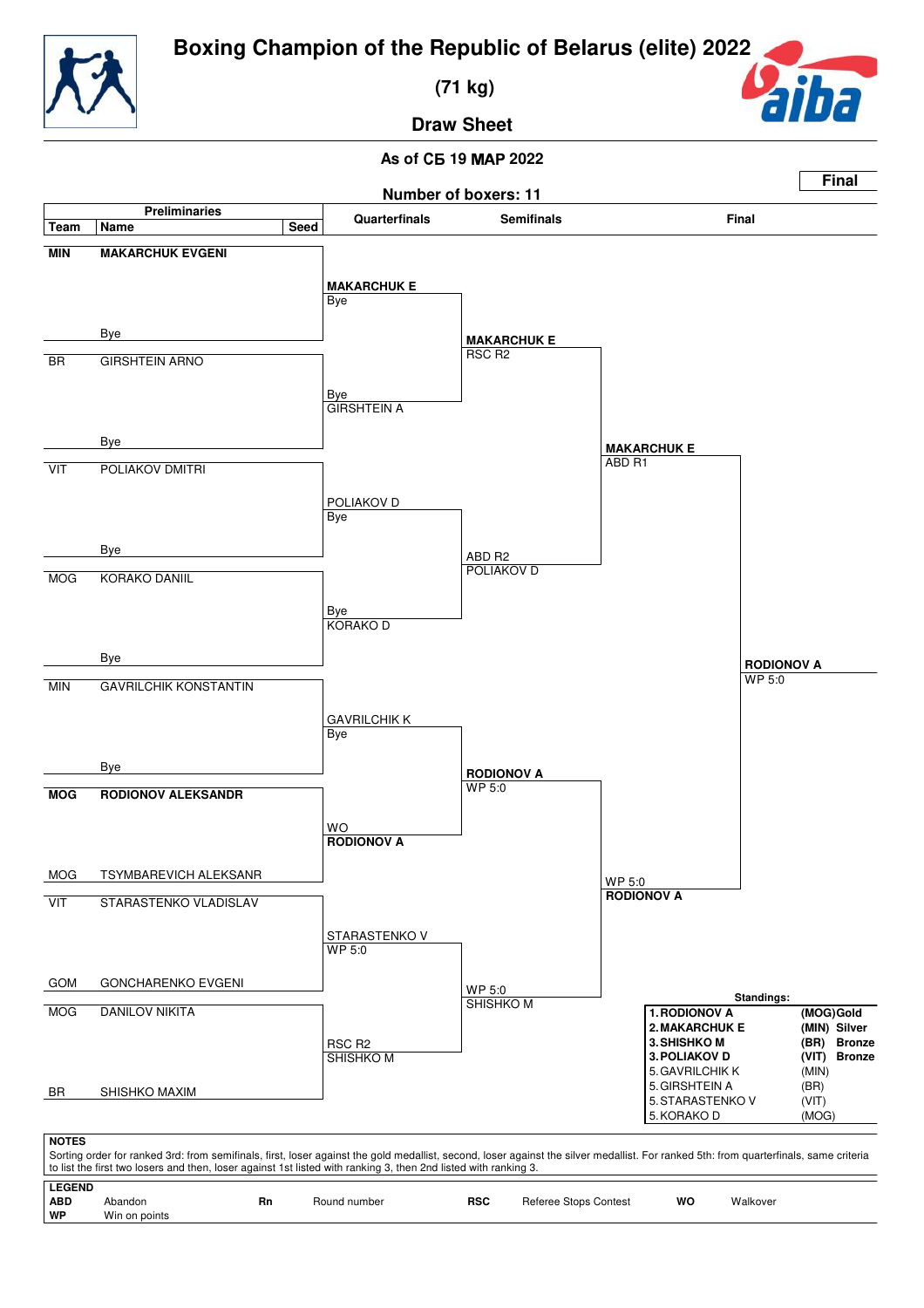

 **(75 kg)**



**Draw Sheet**

## **As of** - **19 2022**



| <b>NOTES</b>                                                                                                                                                                          |              |            |                       |    |          |           |               |  |  |
|---------------------------------------------------------------------------------------------------------------------------------------------------------------------------------------|--------------|------------|-----------------------|----|----------|-----------|---------------|--|--|
| Sorting order for ranked 3rd: from semifinals, first, loser against the gold medallist, second, loser against the silver medallist. For ranked 5th: from quarterfinals, same criteria |              |            |                       |    |          |           |               |  |  |
| to list the first two losers and then, loser against 1st listed with ranking 3, then 2nd listed with ranking 3.                                                                       |              |            |                       |    |          |           |               |  |  |
| <b>LEGEND</b>                                                                                                                                                                         |              |            |                       |    |          |           |               |  |  |
| Rn                                                                                                                                                                                    | Round number | <b>RSC</b> | Referee Stops Contest | wo | Walkover | <b>WP</b> | Win on points |  |  |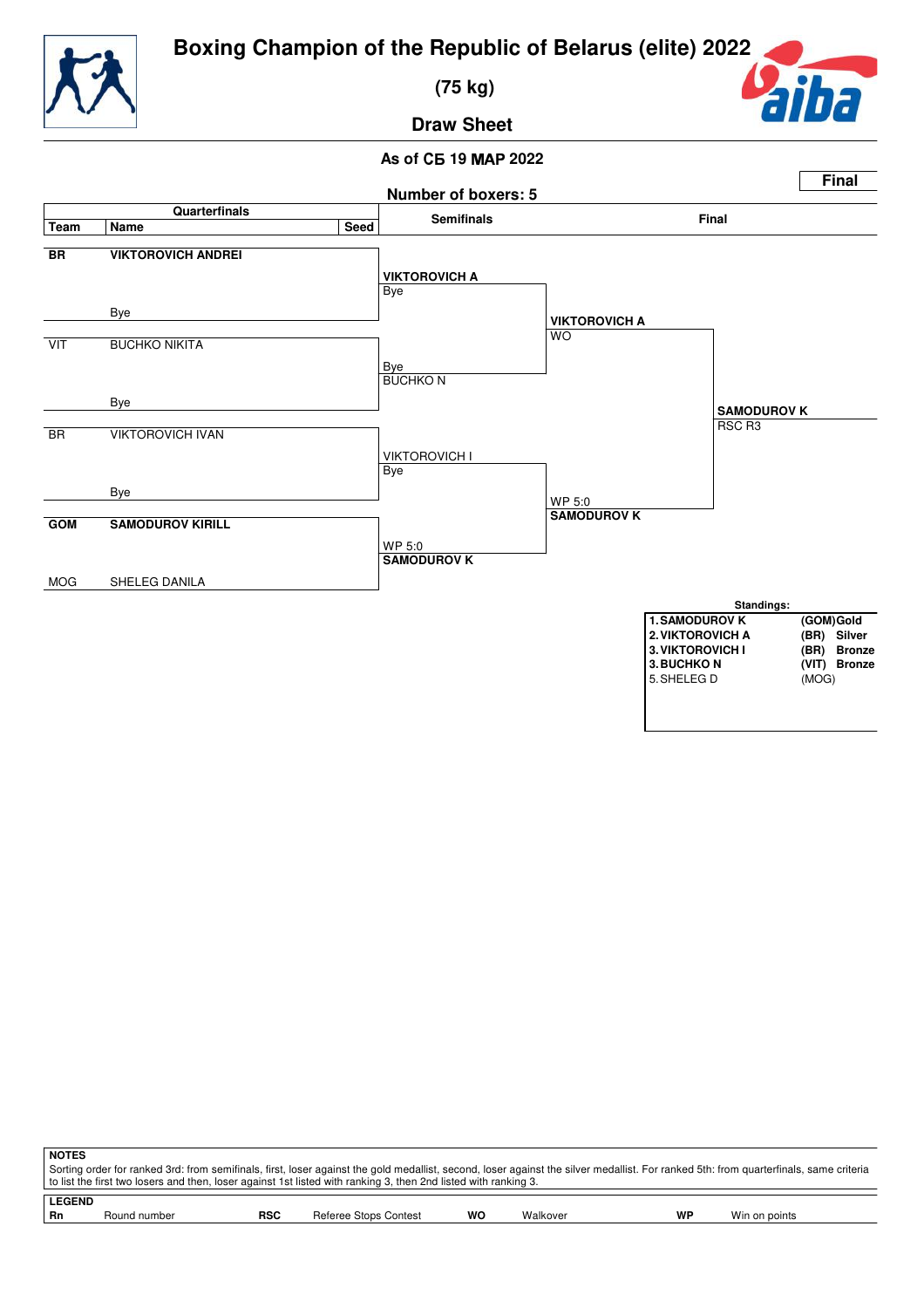

 **(80 kg)**



**Draw Sheet**

## **As of** - **19 2022**



**NOTES** Sorting order for ranked 3rd: from semifinals, first, loser against the gold medallist, second, loser against the silver medallist. For ranked 5th: from quarterfinals, same criteria to list the first two losers and then, loser against 1st listed with ranking 3, then 2nd listed with ranking 3.

**LEGEND**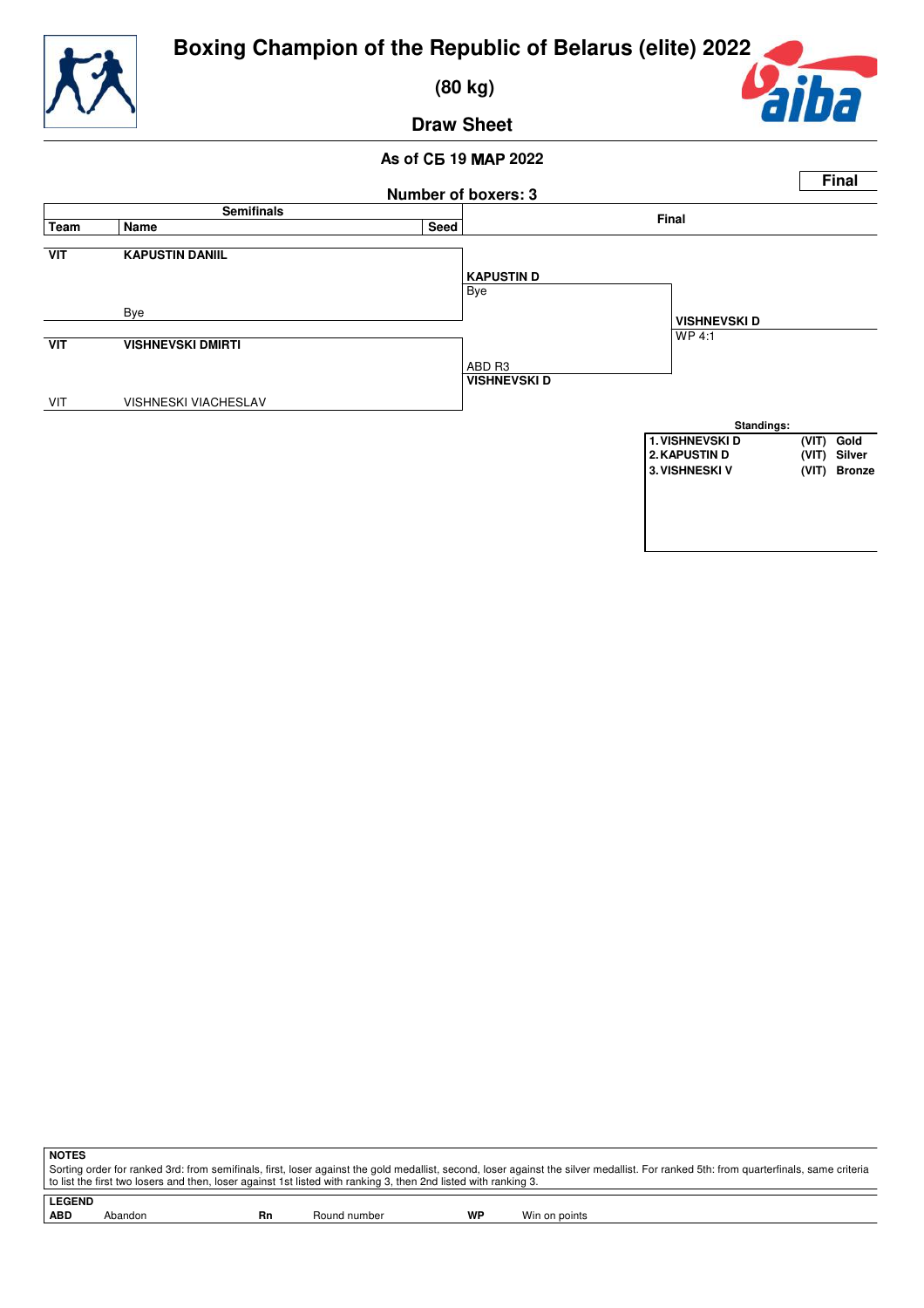

 **(86 kg)**



**Draw Sheet**

## **As of** - **19 2022**



| <b>NOTES</b>                                                                                                                                                                          |                                                                                                                  |            |                       |    |          |    |               |  |  |
|---------------------------------------------------------------------------------------------------------------------------------------------------------------------------------------|------------------------------------------------------------------------------------------------------------------|------------|-----------------------|----|----------|----|---------------|--|--|
| Sorting order for ranked 3rd: from semifinals, first, loser against the gold medallist, second, loser against the silver medallist. For ranked 5th: from quarterfinals, same criteria |                                                                                                                  |            |                       |    |          |    |               |  |  |
|                                                                                                                                                                                       | t o list the first two losers and then, loser against 1st listed with ranking 3, then 2nd listed with ranking 3. |            |                       |    |          |    |               |  |  |
| <b>LEGEND</b>                                                                                                                                                                         |                                                                                                                  |            |                       |    |          |    |               |  |  |
| <b>Rn</b>                                                                                                                                                                             | Round number                                                                                                     | <b>RSC</b> | Referee Stops Contest | wo | Walkover | WP | Win on points |  |  |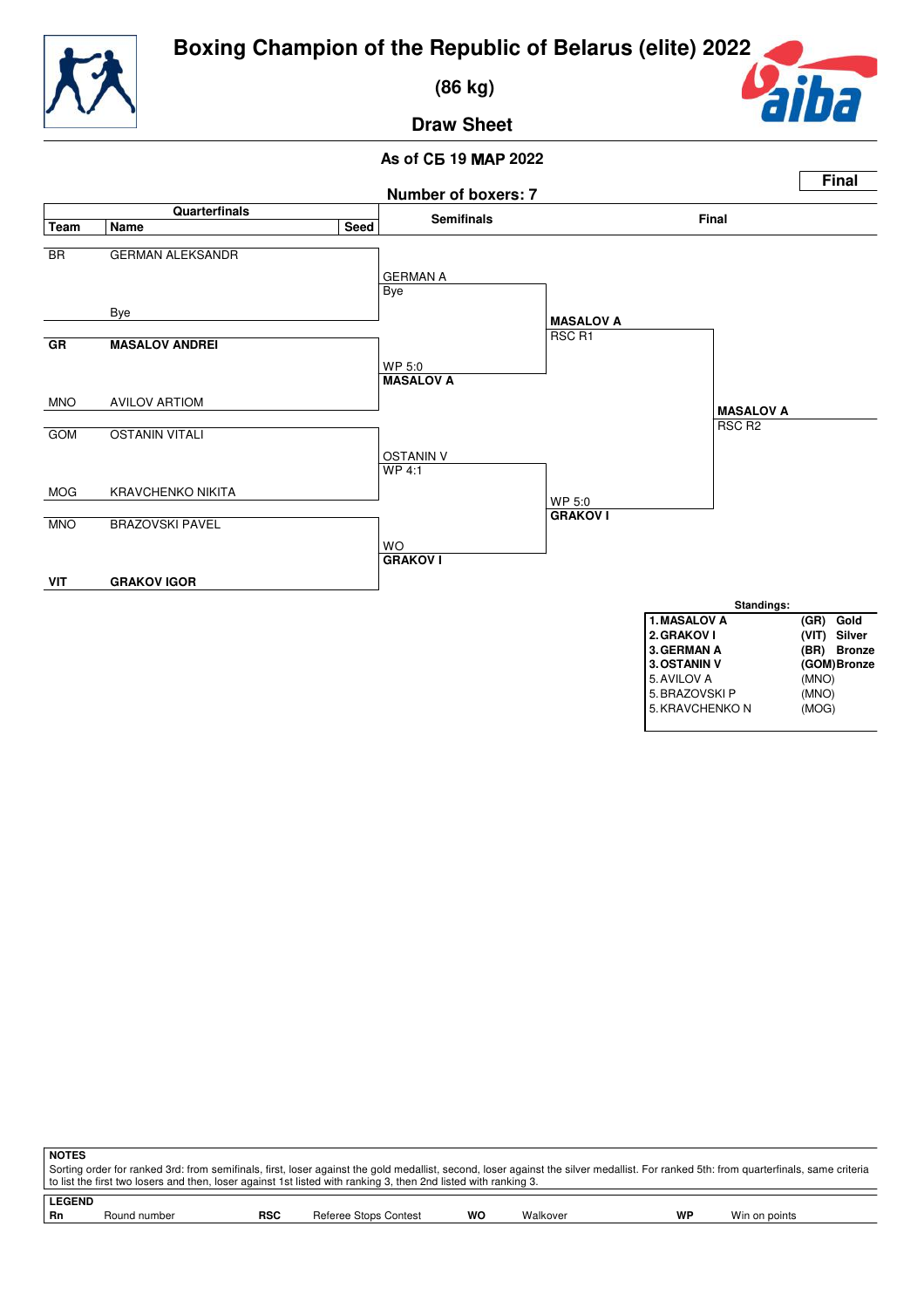

 **(92 kg)**

ה

**Draw Sheet**

## **As of** - **19 2022**



**NOTES**

Sorting order for ranked 3rd: from semifinals, first, loser against the gold medallist, second, loser against the silver medallist. For ranked 5th: from quarterfinals, same criteria to list the first two losers and then, loser against 1st listed with ranking 3, then 2nd listed with ranking 3.

**LEGEND**

**Win on points**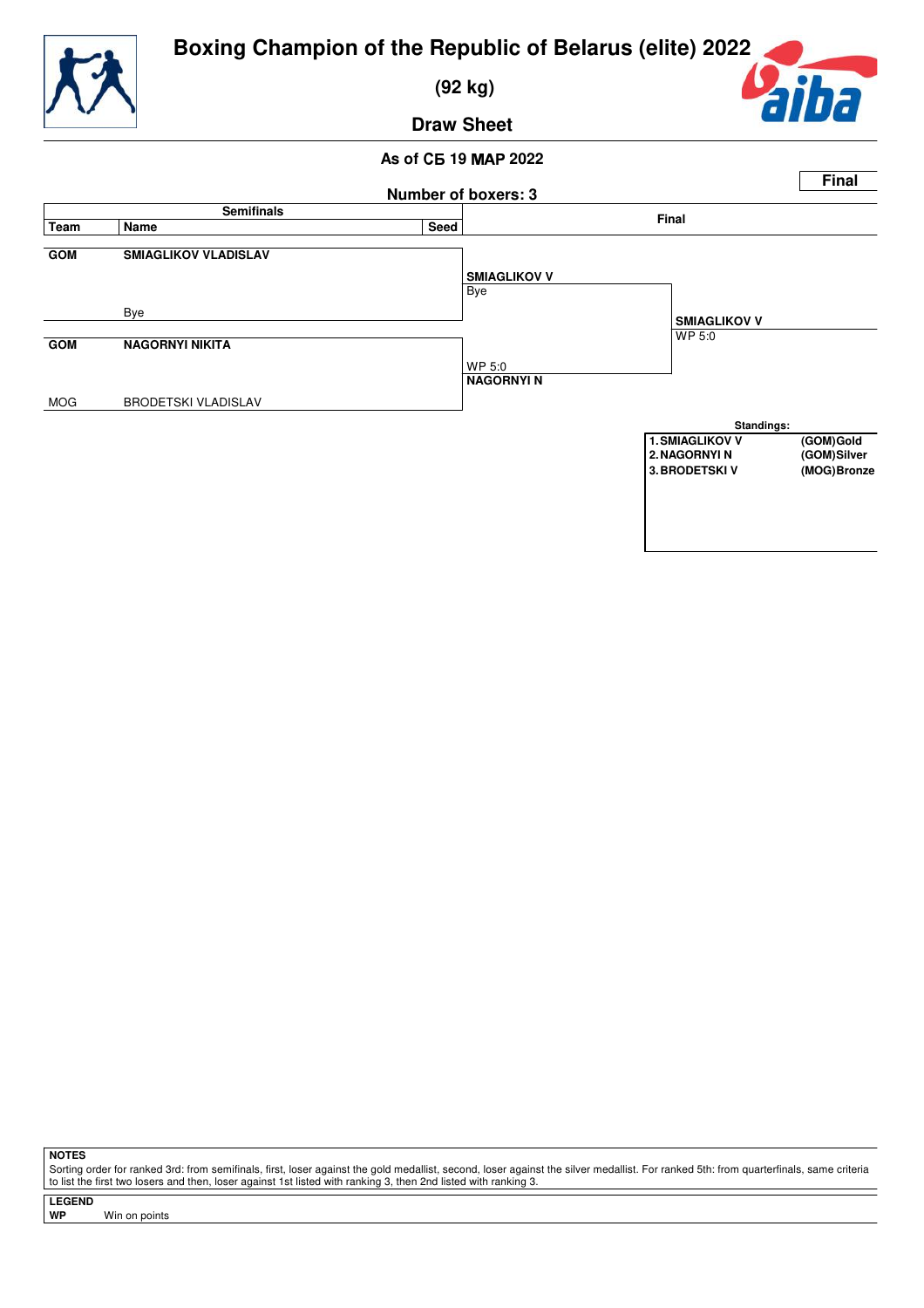

 **(+92 kg)**



**Draw Sheet**

## **As of** - **19 2022**



**NOTES**

Sorting order for ranked 3rd: from semifinals, first, loser against the gold medallist, second, loser against the silver medallist. For ranked 5th: from quarterfinals, same criteria to list the first two losers and then, loser against 1st listed with ranking 3, then 2nd listed with ranking 3.

**LEGEND**

**Win on points**